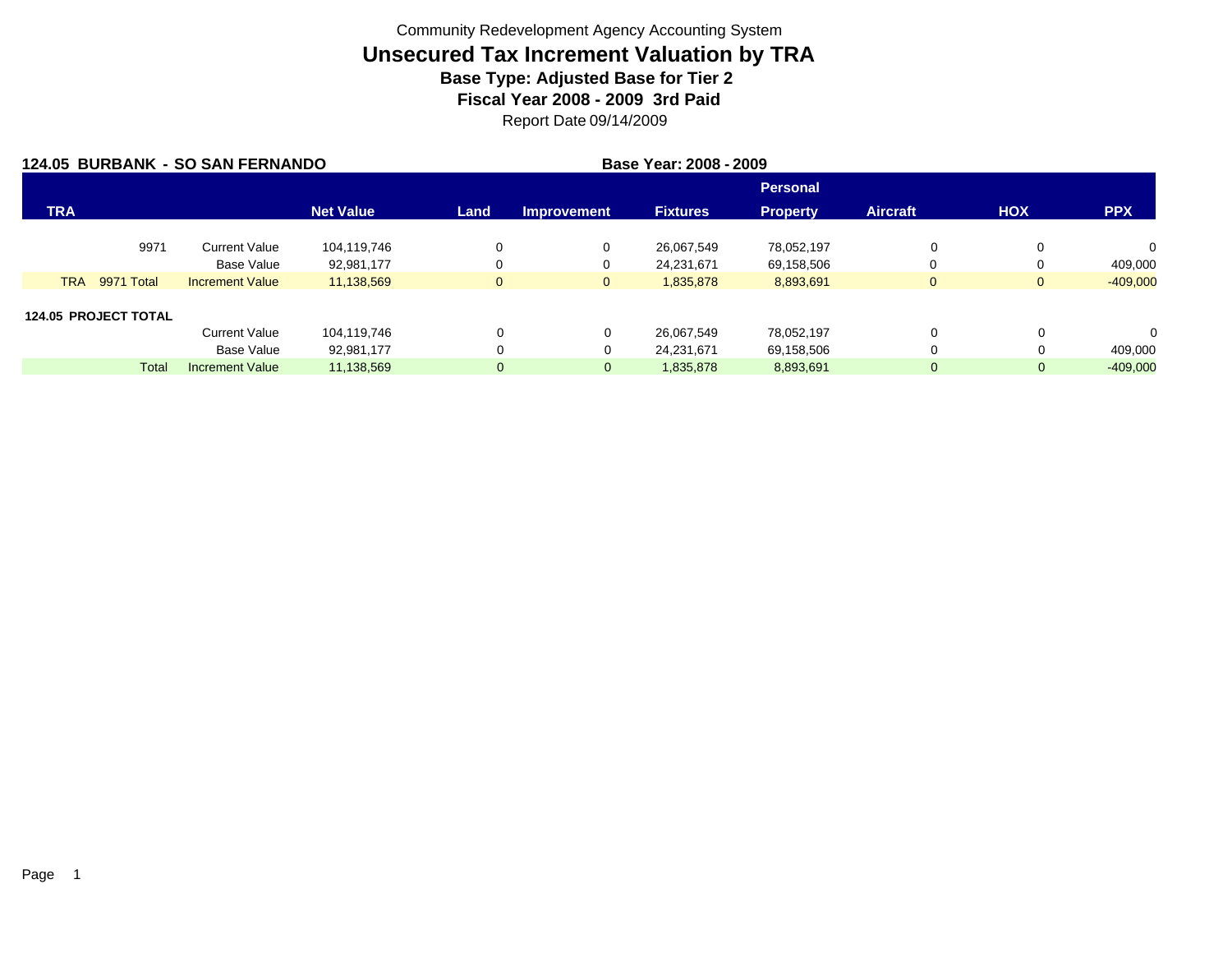|            |                 | 125.08 CARSON - MERGER RP #2 & #3           |                          |                     |                     | Base Year: 2008 - 2009 |                    |                     |                |                     |
|------------|-----------------|---------------------------------------------|--------------------------|---------------------|---------------------|------------------------|--------------------|---------------------|----------------|---------------------|
|            |                 |                                             |                          |                     |                     |                        | <b>Personal</b>    |                     |                |                     |
| <b>TRA</b> |                 |                                             | <b>Net Value</b>         | Land                | <b>Improvement</b>  | <b>Fixtures</b>        | <b>Property</b>    | <b>Aircraft</b>     | HOX            | <b>PPX</b>          |
|            | 5997            | <b>Current Value</b>                        | 89,550,403               | 0                   | 0                   | 69,925,369             | 19,625,034         | 0                   | 0              | n                   |
|            |                 | <b>Base Value</b>                           | 73,298,889               | 0                   | 0                   | 57,190,531             | 16,108,358         | 0                   | 0              | $\Omega$            |
| <b>TRA</b> | 5997 Total      | <b>Increment Value</b>                      | 16,251,514               | $\mathbf{0}$        | $\mathbf{0}$        | 12,734,838             | 3,516,676          | $\overline{0}$      | $\Omega$       | $\overline{0}$      |
|            |                 |                                             |                          |                     |                     |                        |                    |                     |                |                     |
|            | 5998            | <b>Current Value</b>                        | 678,460                  | 0                   | 0                   | 233,775                | 444,685            | $\mathbf 0$         | 0              | 0                   |
|            |                 | <b>Base Value</b>                           | 677,472                  | 0                   | 0                   | 248,085                | 429,387            | 0                   | 0              | 0                   |
|            | TRA 5998 Total  | <b>Increment Value</b>                      | 988                      | $\overline{0}$      | $\overline{0}$      | $-14,310$              | 15,298             | $\overline{0}$      | $\overline{0}$ | $\overline{0}$      |
|            |                 |                                             |                          |                     |                     |                        |                    |                     |                |                     |
|            | 5999            | <b>Current Value</b>                        | 6,102,605                | 0                   | 0                   | 2,160,035              | 3,942,570          | 0                   | 0              | $\Omega$            |
|            |                 | <b>Base Value</b>                           | 6,563,281                | 0                   | 0                   | 3,222,634              | 3,340,647          | 0                   | 0              | 0                   |
|            | TRA 5999 Total  | <b>Increment Value</b>                      | $-460,676$               | $\mathbf 0$         | $\mathbf{0}$        | $-1,062,599$           | 601,923            | $\overline{0}$      | $\overline{0}$ | $\overline{0}$      |
|            |                 |                                             |                          |                     |                     |                        |                    |                     |                |                     |
|            | 6021            | <b>Current Value</b>                        | 4,907,496                | 0                   | 0                   | 4,466,055              | 441,441            | 0                   | 0              | 0                   |
|            |                 | <b>Base Value</b>                           | 4,725,585                | 0                   | 0                   | 4,499,411              | 226,174            | 0                   | 0              | 0                   |
|            | TRA 6021 Total  | <b>Increment Value</b>                      | 181,911                  | $\mathbf{0}$        | $\overline{0}$      | $-33,356$              | 215,267            | $\mathbf{0}$        | $\overline{0}$ | $\overline{0}$      |
|            | 6839            | <b>Current Value</b>                        |                          | 0                   |                     |                        |                    |                     | $\Omega$       | 0                   |
|            |                 |                                             | 46,000                   |                     | 0                   | 28,000                 | 18,000             | 0                   |                |                     |
|            | TRA 6839 Total  | <b>Base Value</b><br><b>Increment Value</b> | 46,000<br>$\overline{0}$ | 0<br>$\overline{0}$ | 0<br>$\overline{0}$ | 28,000<br>$\Omega$     | 18,000<br>$\Omega$ | 0<br>$\overline{0}$ | 0<br>$\Omega$  | 0<br>$\overline{0}$ |
|            |                 |                                             |                          |                     |                     |                        |                    |                     |                |                     |
|            | 13557           | <b>Current Value</b>                        | 1,260,861                | $\mathbf 0$         | 0                   | 429,029                | 831,832            | 0                   | 0              | 0                   |
|            |                 | <b>Base Value</b>                           | 761,282                  | 0                   | 0                   | 284,883                | 476,399            | 0                   | 0              | 0                   |
|            | TRA 13557 Total | <b>Increment Value</b>                      | 499,579                  | $\mathbf{0}$        | $\overline{0}$      | 144,146                | 355,433            | $\overline{0}$      | $\overline{0}$ | $\overline{0}$      |
|            |                 |                                             |                          |                     |                     |                        |                    |                     |                |                     |
|            | 13726           | <b>Current Value</b>                        | 2,454                    | 0                   | 0                   | 0                      | 2,454              | 0                   | 0              | 0                   |
|            |                 | <b>Base Value</b>                           | 2,611                    | 0                   | 0                   | 0                      | 2,611              | 0                   | 0              | 0                   |
|            | TRA 13726 Total | <b>Increment Value</b>                      | $-157$                   | $\overline{0}$      | $\overline{0}$      | $\mathbf{0}$           | $-157$             | $\overline{0}$      | $\overline{0}$ | $\overline{0}$      |
|            |                 |                                             |                          |                     |                     |                        |                    |                     |                |                     |
|            | 14271           | <b>Current Value</b>                        | 13,533                   | 0                   | 0                   | 0                      | 13,533             | 0                   | 0              | 0                   |
|            |                 | <b>Base Value</b>                           | $\mathbf 0$              | 0                   | 0                   | 0                      | $\Omega$           | 0                   | 0              | 0                   |
|            | TRA 14271 Total | <b>Increment Value</b>                      | 13,533                   | $\mathbf{0}$        | $\mathbf{0}$        | $\mathbf{0}$           | 13,533             | $\Omega$            | $\Omega$       | $\overline{0}$      |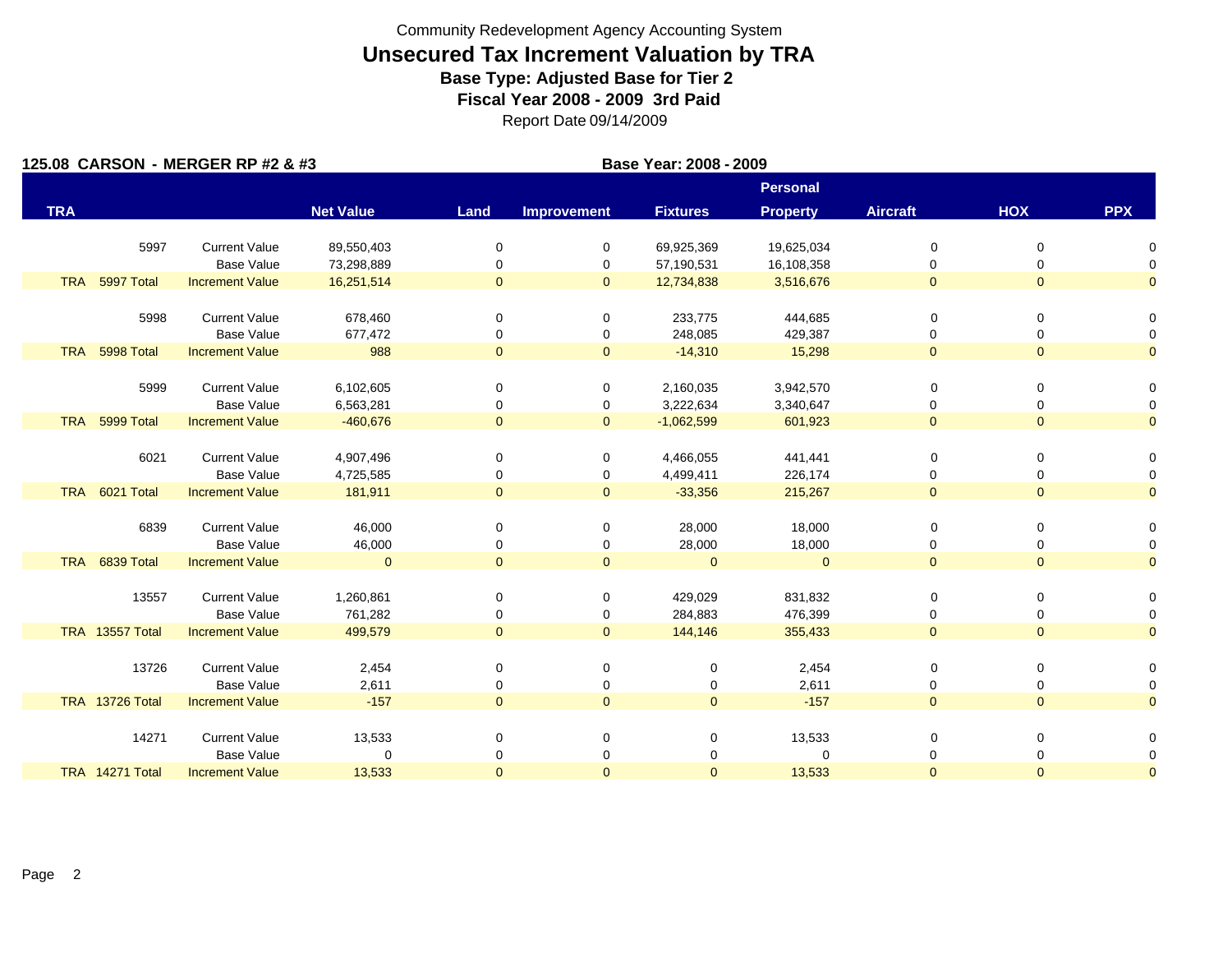| 125.08 CARSON - MERGER RP #2 & #3 |                        | Base Year: 2008 - 2009 |                |                    |                 |                 |                 |            |            |
|-----------------------------------|------------------------|------------------------|----------------|--------------------|-----------------|-----------------|-----------------|------------|------------|
|                                   |                        |                        |                |                    |                 | <b>Personal</b> |                 |            |            |
| <b>TRA</b>                        |                        | <b>Net Value</b>       | Land           | <b>Improvement</b> | <b>Fixtures</b> | <b>Property</b> | <b>Aircraft</b> | <b>HOX</b> | <b>PPX</b> |
| <b>125.08 PROJECT TOTAL</b>       |                        |                        |                |                    |                 |                 |                 |            |            |
|                                   | <b>Current Value</b>   | 102,561,812            | $\Omega$       | $\mathbf{0}$       | 77.242.263      | 25,319,549      | 0               |            | $\Omega$   |
|                                   | Base Value             | 86,075,120             | $\Omega$       | $\mathbf{0}$       | 65.473.544      | 20,601,576      | 0               |            | $\Omega$   |
| Tota                              | <b>Increment Value</b> | 16,486,692             | $\overline{0}$ | $\overline{0}$     | 11,768,719      | 4,717,973       | $\mathbf{0}$    | $\Omega$   | $\Omega$   |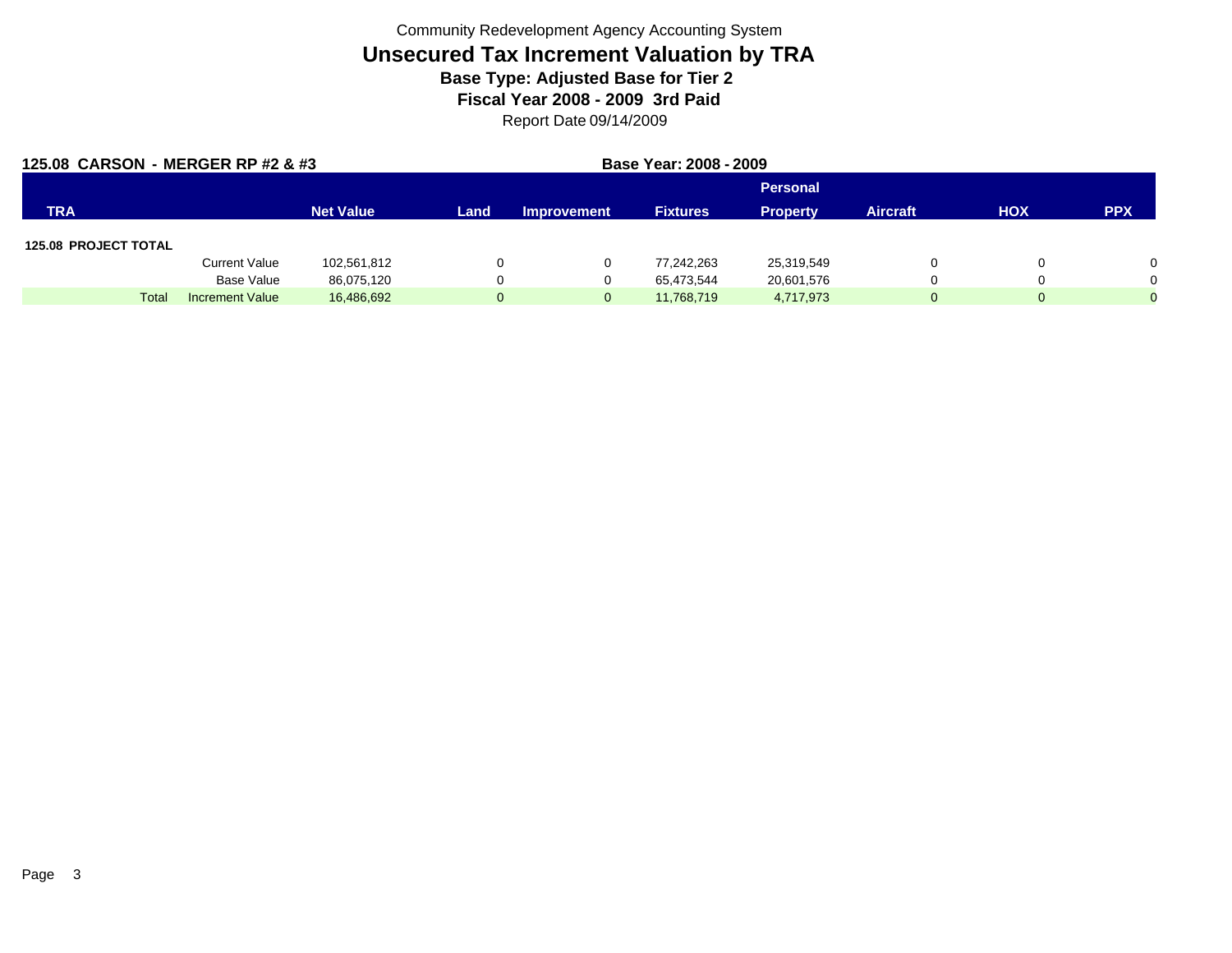|            |                             | 131.03 COMMERCE - TOWN CENTER |                  | Base Year: 2006 - 2007 |                    |                 |                 |                 |              |                |  |
|------------|-----------------------------|-------------------------------|------------------|------------------------|--------------------|-----------------|-----------------|-----------------|--------------|----------------|--|
|            |                             |                               |                  |                        |                    |                 | <b>Personal</b> |                 |              |                |  |
| <b>TRA</b> |                             |                               | <b>Net Value</b> | Land                   | <b>Improvement</b> | <b>Fixtures</b> | <b>Property</b> | <b>Aircraft</b> | <b>HOX</b>   | <b>PPX</b>     |  |
|            | 6520                        | <b>Current Value</b>          | 2,394,418        | 0                      | 0                  | 1,954,524       | 439,894         | 0               |              | 0              |  |
|            |                             | <b>Base Value</b>             | 2,938,992        | 0                      | 0                  | 1,600           | 2,937,392       | 0               |              | 0              |  |
|            | <b>TRA</b><br>6520 Total    | <b>Increment Value</b>        | $-544,574$       | $\mathbf{0}$           | $\mathbf{0}$       | 1,952,924       | $-2,497,498$    | $\overline{0}$  | $\mathbf{0}$ | $\overline{0}$ |  |
|            |                             |                               |                  |                        |                    |                 |                 |                 |              |                |  |
|            | <b>131.03 PROJECT TOTAL</b> |                               |                  |                        |                    |                 |                 |                 |              |                |  |
|            |                             | <b>Current Value</b>          | 2,394,418        | 0                      | 0                  | 1.954.524       | 439,894         | 0               |              | $\Omega$       |  |
|            |                             | <b>Base Value</b>             | 2,938,992        | 0                      | 0                  | 1,600           | 2,937,392       | 0               |              |                |  |
|            | Total                       | <b>Increment Value</b>        | $-544,574$       | $\overline{0}$         | $\overline{0}$     | 1,952,924       | $-2,497,498$    | $\overline{0}$  |              |                |  |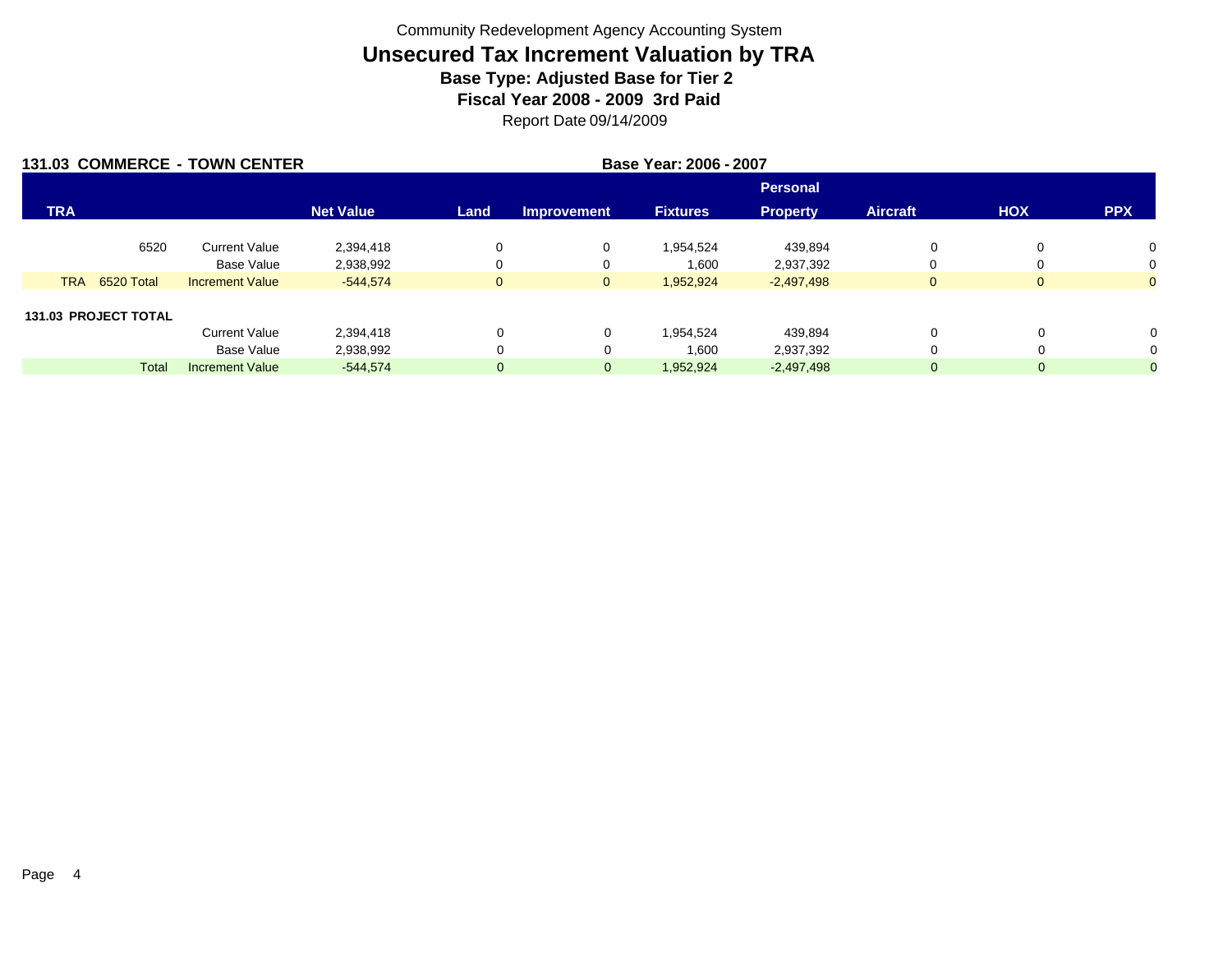|            |                             | 131.04 COMMERCE - TOWN CENTER/80 ANNEX |                  | Base Year: 2006 - 2007 |                    |                 |                 |                 |              |            |
|------------|-----------------------------|----------------------------------------|------------------|------------------------|--------------------|-----------------|-----------------|-----------------|--------------|------------|
|            |                             |                                        |                  |                        |                    |                 | <b>Personal</b> |                 |              |            |
| <b>TRA</b> |                             |                                        | <b>Net Value</b> | Land                   | <b>Improvement</b> | <b>Fixtures</b> | <b>Property</b> | <b>Aircraft</b> | <b>HOX</b>   | <b>PPX</b> |
|            | 6522                        | <b>Current Value</b>                   | 34.548.799       | 0                      | 0                  | 18.055.106      | 16,493,693      | 0               | 0            | 0          |
|            |                             | Base Value                             | 12,738,140       | 0                      | 0                  | 3,515,315       | 9,662,825       |                 | 0            | 440,000    |
| <b>TRA</b> | 6522 Total                  | <b>Increment Value</b>                 | 21,810,659       | $\overline{0}$         | $\mathbf{0}$       | 14,539,791      | 6,830,868       | $\mathbf{0}$    | $\mathbf{0}$ | $-440,000$ |
|            | <b>131.04 PROJECT TOTAL</b> |                                        |                  |                        |                    |                 |                 |                 |              |            |
|            |                             | <b>Current Value</b>                   | 34,548,799       | 0                      | 0                  | 18.055.106      | 16,493,693      | 0               |              | $\Omega$   |
|            |                             | Base Value                             | 12,738,140       | 0                      | 0                  | 3,515,315       | 9,662,825       | 0               |              | 440,000    |
|            | <b>Total</b>                | <b>Increment Value</b>                 | 21,810,659       | $\overline{0}$         | $\mathbf 0$        | 14,539,791      | 6,830,868       | $\overline{0}$  | 0            | $-440,000$ |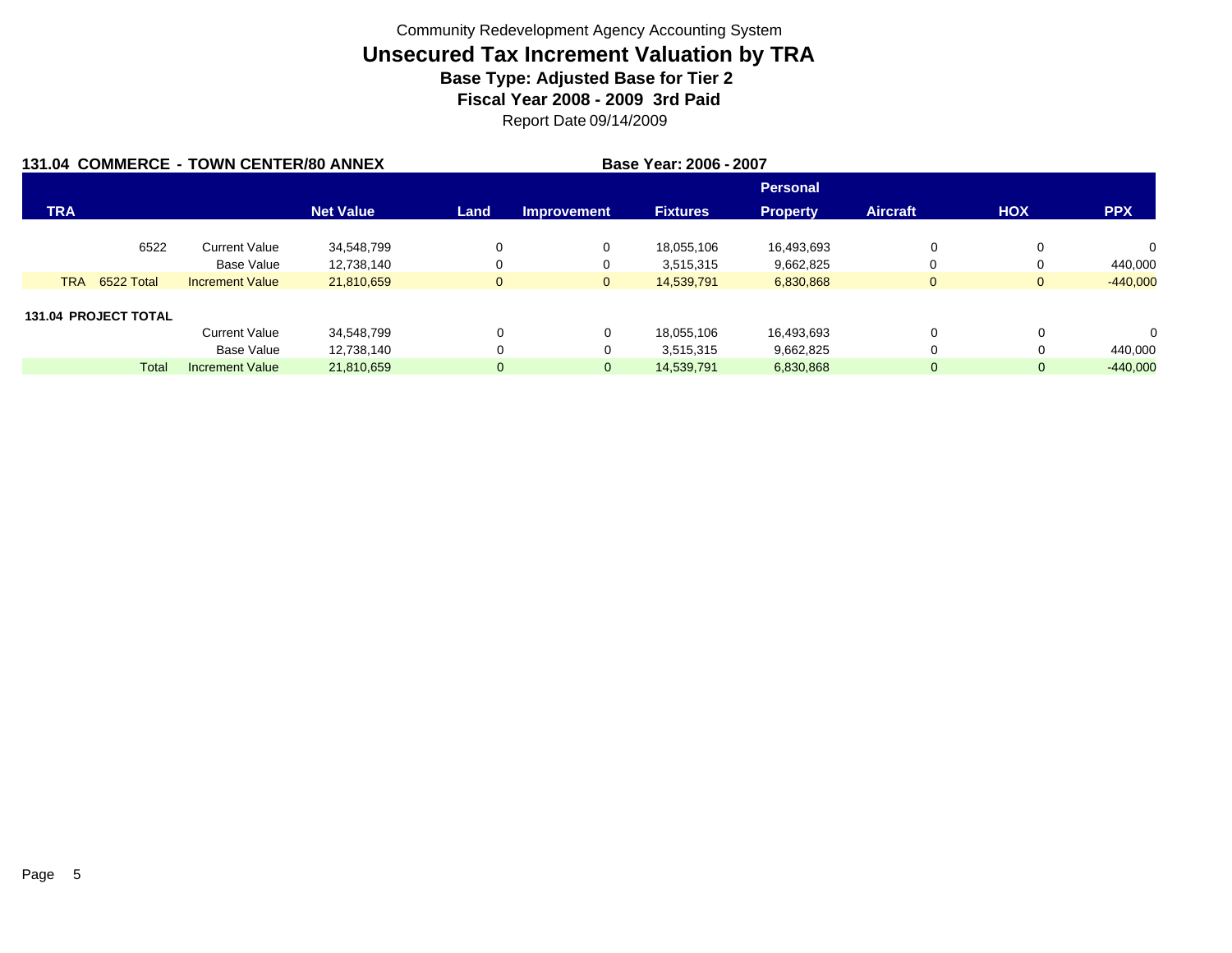|            |                             | 176.03 INGLEWOOD - LA CIENEGA | Base Year: 2007 - 2008 |              |                    |                 |                 |                 |                |                |  |  |
|------------|-----------------------------|-------------------------------|------------------------|--------------|--------------------|-----------------|-----------------|-----------------|----------------|----------------|--|--|
|            |                             |                               |                        |              |                    |                 | <b>Personal</b> |                 |                |                |  |  |
| <b>TRA</b> |                             |                               | <b>Net Value</b>       | Land         | <b>Improvement</b> | <b>Fixtures</b> | <b>Property</b> | <b>Aircraft</b> | HOX            | <b>PPX</b>     |  |  |
|            | 4559                        | <b>Current Value</b>          | 98,211                 | 0            | 0                  | 0               | 98,211          | 0               |                | $\mathbf{0}$   |  |  |
|            |                             | Base Value                    | 36,965                 | 0            | 0                  | 0               | 36,965          | 0               |                | 0              |  |  |
| <b>TRA</b> | 4559 Total                  | <b>Increment Value</b>        | 61,246                 | $\mathbf{0}$ | $\mathbf{0}$       | $\mathbf{0}$    | 61,246          | $\mathbf{0}$    | $\mathbf{0}$   | $\overline{0}$ |  |  |
|            |                             |                               |                        |              |                    |                 |                 |                 |                |                |  |  |
|            | 5230                        | <b>Current Value</b>          | 2,636,236              | 0            | 0                  | 18,437          | 2,617,799       | 0               |                | $\Omega$       |  |  |
|            |                             | <b>Base Value</b>             | 7,659,178              | 0            | 0                  | 1,317,680       | 6,671,498       | 0               |                | 330,000        |  |  |
| <b>TRA</b> | 5230 Total                  | <b>Increment Value</b>        | $-5,022,942$           | $\mathbf{0}$ | $\mathbf{0}$       | $-1,299,243$    | $-4,053,699$    | $\mathbf{0}$    | $\overline{0}$ | $-330,000$     |  |  |
|            |                             |                               |                        |              |                    |                 |                 |                 |                |                |  |  |
|            | <b>176.03 PROJECT TOTAL</b> |                               |                        |              |                    |                 |                 |                 |                |                |  |  |
|            |                             | <b>Current Value</b>          | 2,734,447              | $\mathbf 0$  | $\mathbf 0$        | 18,437          | 2,716,010       | 0               | $\Omega$       | 0              |  |  |
|            |                             | <b>Base Value</b>             | 7,696,143              | $\Omega$     | 0                  | 1,317,680       | 6,708,463       | 0               |                | 330,000        |  |  |
|            | <b>Total</b>                | <b>Increment Value</b>        | $-4,961,696$           | $\mathbf 0$  | $\mathbf 0$        | $-1,299,243$    | $-3,992,453$    | $\mathbf{0}$    | $\Omega$       | $-330,000$     |  |  |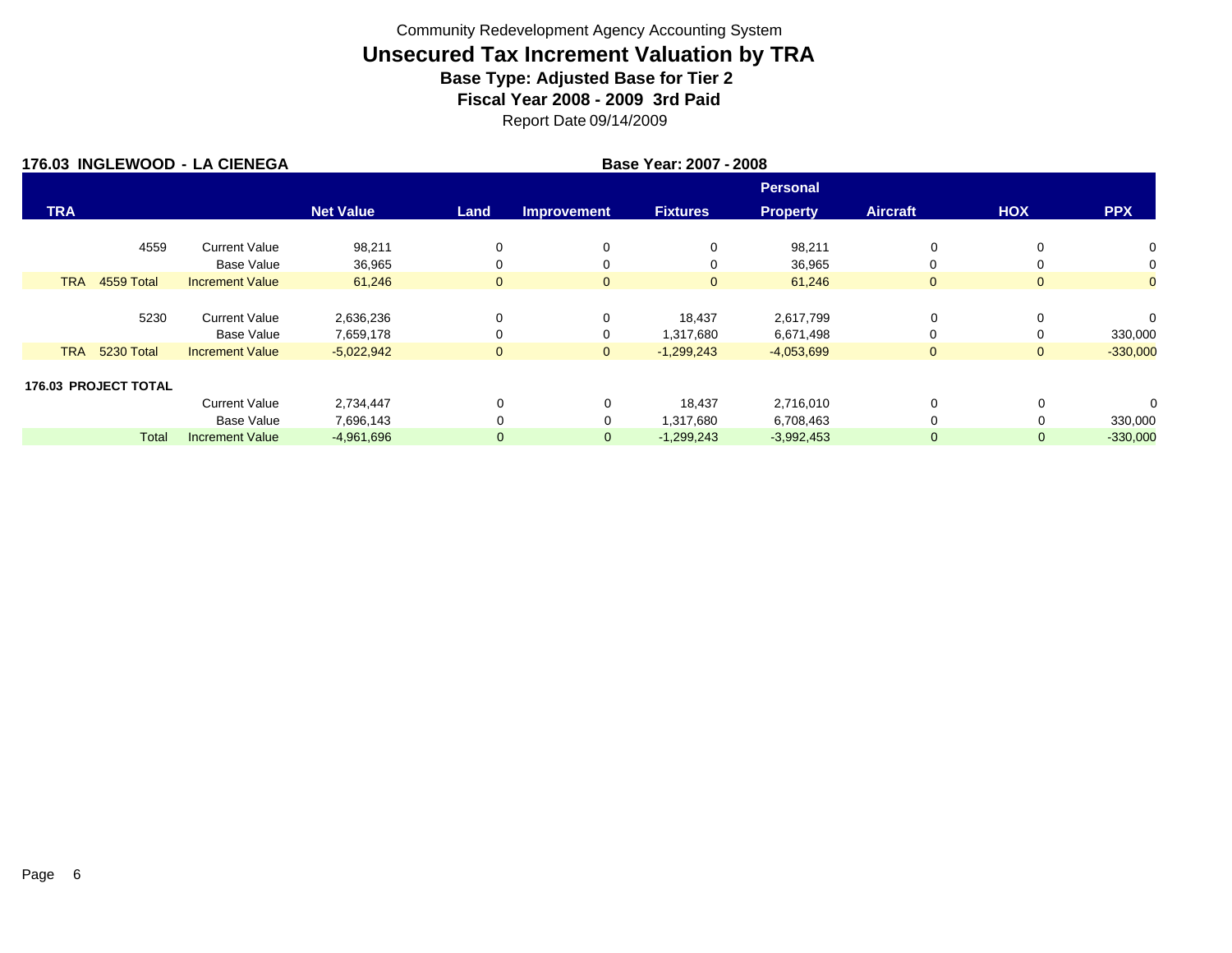| 176.07 INGLEWOOD - LA CIENEGA/76 ANNEX |                             |                        |                  |                | Base Year: 2007 - 2008 |                 |                 |                 |              |                |
|----------------------------------------|-----------------------------|------------------------|------------------|----------------|------------------------|-----------------|-----------------|-----------------|--------------|----------------|
|                                        |                             |                        |                  |                |                        |                 | <b>Personal</b> |                 |              |                |
| <b>TRA</b>                             |                             |                        | <b>Net Value</b> | Land           | <b>Improvement</b>     | <b>Fixtures</b> | <b>Property</b> | <b>Aircraft</b> | <b>HOX</b>   | <b>PPX</b>     |
|                                        | 4560                        | <b>Current Value</b>   | 15,735,297       | 0              | 0                      | 4,443,422       | 11,291,875      | 0               | 0            | 0              |
|                                        |                             | <b>Base Value</b>      | 11,770,053       | 0              | 0                      | 3,968,429       | 7,801,624       | 0               |              | 0              |
| <b>TRA</b>                             | 4560 Total                  | <b>Increment Value</b> | 3,965,244        | $\mathbf{0}$   | $\mathbf{0}$           | 474,993         | 3,490,251       | $\overline{0}$  | $\mathbf{0}$ | $\overline{0}$ |
|                                        |                             |                        |                  |                |                        |                 |                 |                 |              |                |
|                                        | 5232                        | <b>Current Value</b>   | 2,337            | 0              | 0                      | 0               | 2,337           | 0               | 0            | 0              |
|                                        |                             | <b>Base Value</b>      | 0                | $\Omega$       | 0                      | 0               |                 | 0               |              | 0              |
| <b>TRA</b>                             | 5232 Total                  | <b>Increment Value</b> | 2,337            | $\mathbf{0}$   | $\mathbf{0}$           | $\mathbf{0}$    | 2,337           | $\overline{0}$  | $\mathbf{0}$ | $\overline{0}$ |
|                                        |                             |                        |                  |                |                        |                 |                 |                 |              |                |
|                                        | <b>176.07 PROJECT TOTAL</b> |                        |                  |                |                        |                 |                 |                 |              |                |
|                                        |                             | <b>Current Value</b>   | 15,737,634       | 0              | 0                      | 4,443,422       | 11,294,212      | 0               |              |                |
|                                        |                             | Base Value             | 11,770,053       |                | 0                      | 3,968,429       | 7,801,624       | 0               |              |                |
|                                        | Total                       | <b>Increment Value</b> | 3,967,581        | $\overline{0}$ | $\mathbf{0}$           | 474,993         | 3,492,588       | $\overline{0}$  | 0            |                |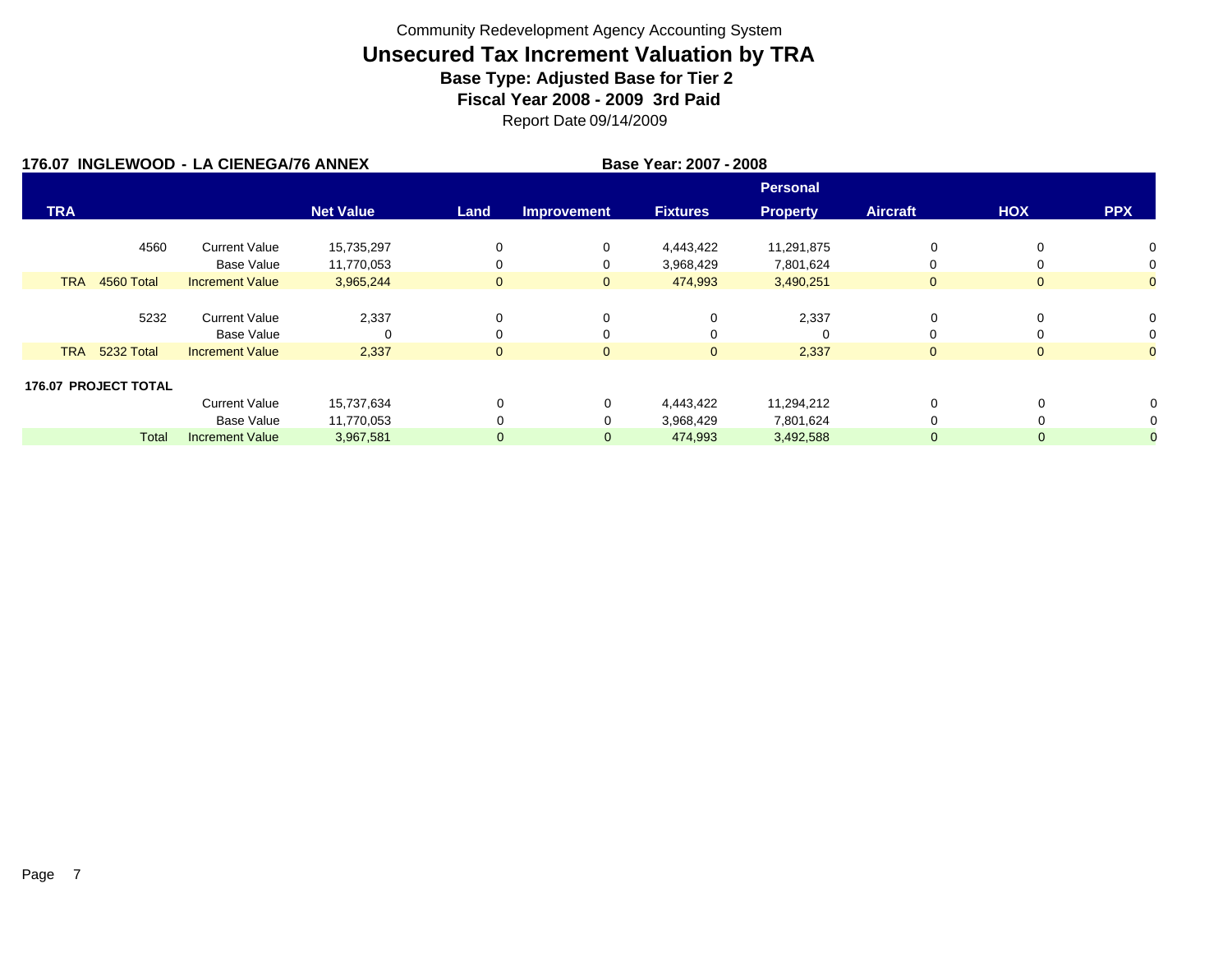|            |                             | 180.04 LA VERNE - CENTRAL CITY RP AMEND #3 |                    | Base Year: 2005 - 2006 |                     |                   |                  |                     |                     |                     |
|------------|-----------------------------|--------------------------------------------|--------------------|------------------------|---------------------|-------------------|------------------|---------------------|---------------------|---------------------|
|            |                             |                                            |                    |                        |                     |                   | <b>Personal</b>  |                     |                     |                     |
| <b>TRA</b> |                             |                                            | <b>Net Value</b>   | Land                   | <b>Improvement</b>  | <b>Fixtures</b>   | <b>Property</b>  | <b>Aircraft</b>     | HOX                 | <b>PPX</b>          |
|            | 5247                        | <b>Current Value</b>                       | 405,036            | 0                      | 0                   | 274,273           | 130,763          | 0                   | 0                   | 0                   |
|            |                             | <b>Base Value</b>                          | 1,836,011          | 0                      | 0                   | 647,175           | 1,188,836        | 0                   | 0                   | 0                   |
| <b>TRA</b> | 5247 Total                  | <b>Increment Value</b>                     | $-1,430,975$       | $\overline{0}$         | $\mathbf{0}$        | $-372,902$        | $-1,058,073$     | $\mathbf{0}$        | $\overline{0}$      | $\overline{0}$      |
|            | 5261                        | <b>Current Value</b>                       | 1,309,424          | $\mathbf 0$            | 0                   | 514,583           | 794,841          | $\mathbf 0$         | 0                   | 0                   |
|            |                             | <b>Base Value</b>                          | 960,457            | 0                      | 0                   | 393,560           | 566,897          | 0                   | 0                   | 0                   |
| <b>TRA</b> | 5261 Total                  | <b>Increment Value</b>                     | 348,967            | $\overline{0}$         | $\overline{0}$      | 121,023           | 227,944          | $\overline{0}$      | $\mathbf{0}$        | $\overline{0}$      |
|            |                             |                                            |                    |                        |                     |                   |                  |                     |                     |                     |
|            | 6300                        | <b>Current Value</b>                       | 700,531            | 0                      | 0                   | 237,478           | 463,053          | 0                   | 0                   | 0                   |
|            |                             | <b>Base Value</b>                          | 424,695            | 0                      | 0                   | 132,052           | 292,643          | 0                   | 0                   | 0                   |
|            | TRA 6300 Total              | <b>Increment Value</b>                     | 275,836            | $\overline{0}$         | $\overline{0}$      | 105,426           | 170,410          | $\overline{0}$      | $\overline{0}$      | $\overline{0}$      |
|            |                             |                                            |                    |                        |                     |                   |                  |                     |                     |                     |
|            | 8596                        | <b>Current Value</b>                       | 3,651,596          | 0                      | 0                   | 886,234           | 2,765,362        | 0                   | 0                   | 0                   |
|            |                             | Base Value                                 | 2,367,898          | 0                      | 0                   | 1,237,415         | 1,130,483        | 0                   | 0                   | 0                   |
|            | TRA 8596 Total              | <b>Increment Value</b>                     | 1,283,698          | $\mathbf{0}$           | $\overline{0}$      | $-351,181$        | 1,634,879        | $\overline{0}$      | $\overline{0}$      | $\overline{0}$      |
|            | 8602                        | <b>Current Value</b>                       | 4,429,959          | 0                      | 0                   | 1,447,521         | 2,982,438        | 0                   | 0                   | 0                   |
|            |                             | <b>Base Value</b>                          | 2,448,596          | 0                      | 0                   | 965,774           | 1,482,822        | 0                   | 0                   | 0                   |
|            | TRA 8602 Total              | <b>Increment Value</b>                     | 1,981,363          | $\overline{0}$         | $\mathbf{0}$        | 481,747           | 1,499,616        | $\overline{0}$      | $\overline{0}$      | $\overline{0}$      |
|            |                             |                                            |                    |                        |                     |                   |                  |                     |                     |                     |
|            | 8615                        | <b>Current Value</b><br><b>Base Value</b>  | 1,362,274          | 0                      | 0                   | 495,057           | 867,217          | 0                   | 0                   | 0                   |
|            | TRA 8615 Total              | <b>Increment Value</b>                     | 905,241<br>457,033 | 0<br>$\overline{0}$    | 0<br>$\overline{0}$ | 46,633<br>448,424 | 858,608<br>8,609 | 0<br>$\overline{0}$ | 0<br>$\overline{0}$ | 0<br>$\overline{0}$ |
|            |                             |                                            |                    |                        |                     |                   |                  |                     |                     |                     |
|            | 8616                        | <b>Current Value</b>                       | 67,045             | 0                      | 0                   | 8,449             | 58,596           | 0                   | 0                   | $\Omega$            |
|            |                             | <b>Base Value</b>                          | $\mathbf 0$        | 0                      | 0                   | 0                 | 0                | 0                   | 0                   | 0                   |
|            | TRA 8616 Total              | <b>Increment Value</b>                     | 67,045             | $\mathbf{0}$           | $\mathbf{0}$        | 8,449             | 58,596           | $\overline{0}$      | $\overline{0}$      | $\overline{0}$      |
|            | <b>180.04 PROJECT TOTAL</b> |                                            |                    |                        |                     |                   |                  |                     |                     |                     |
|            |                             | <b>Current Value</b>                       | 11,925,865         | 0                      | 0                   | 3,863,595         | 8,062,270        | 0                   | 0                   | 0                   |
|            |                             | <b>Base Value</b>                          | 8,942,898          | 0                      | 0                   | 3,422,609         | 5,520,289        | 0                   | 0                   | $\mathbf 0$         |
|            | <b>Total</b>                | <b>Increment Value</b>                     | 2,982,967          | $\overline{0}$         | $\mathbf{0}$        | 440,986           | 2,541,981        | $\overline{0}$      | $\overline{0}$      | $\mathbf{0}$        |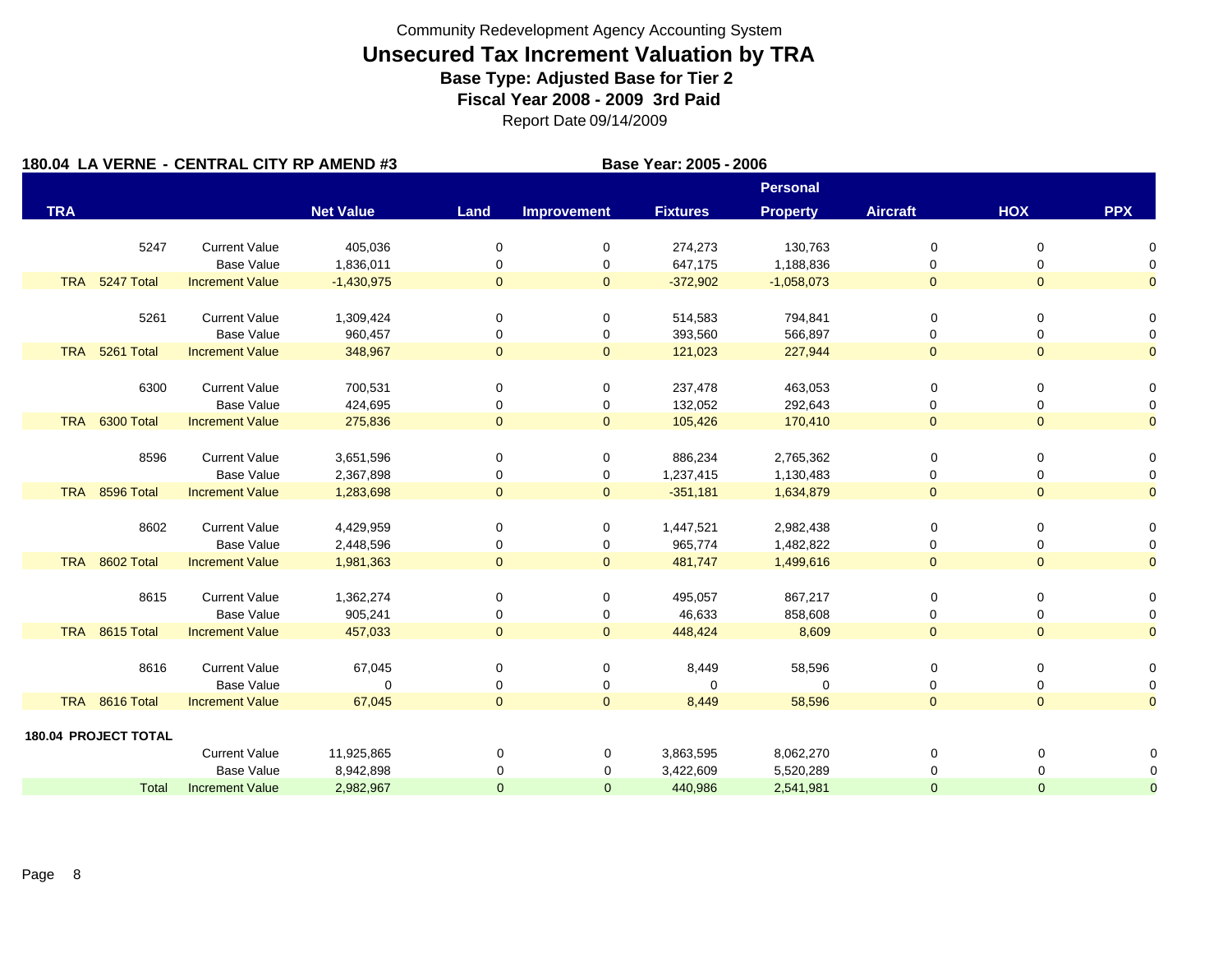|            |                | 184.09 LONG BEACH - NORTH LONG BEACH |                  | Base Year: 2008 - 2009 |                    |                 |                 |                 |                |                |
|------------|----------------|--------------------------------------|------------------|------------------------|--------------------|-----------------|-----------------|-----------------|----------------|----------------|
|            |                |                                      |                  |                        |                    |                 | <b>Personal</b> |                 |                |                |
| <b>TRA</b> |                |                                      | <b>Net Value</b> | Land                   | <b>Improvement</b> | <b>Fixtures</b> | <b>Property</b> | <b>Aircraft</b> | HOX            | <b>PPX</b>     |
|            | 4969           | <b>Current Value</b>                 | 51,816,264       | 0                      | 0                  | 8,029,060       | 43,787,204      | 0               | 0              | 0              |
|            |                | <b>Base Value</b>                    | 52,763,129       | 0                      | 0                  | 6,940,820       | 45,822,309      | 0               | 0              | 0              |
| <b>TRA</b> | 4969 Total     | <b>Increment Value</b>               | $-946,865$       | $\overline{0}$         | $\mathbf{0}$       | 1,088,240       | $-2,035,105$    | $\mathbf{0}$    | $\overline{0}$ | $\overline{0}$ |
|            |                |                                      |                  |                        |                    |                 |                 |                 |                |                |
|            | 4989           | <b>Current Value</b>                 | 83,548,435       | 0                      | 0                  | 33,991,860      | 49,556,575      | 0               | 0              | 0              |
|            |                | <b>Base Value</b>                    | 86,417,756       | $\mathbf 0$            | 0                  | 35,568,906      | 50,848,850      | 0               | 0              | 0              |
|            | TRA 4989 Total | <b>Increment Value</b>               | $-2,869,321$     | $\overline{0}$         | $\overline{0}$     | $-1,577,046$    | $-1,292,275$    | $\overline{0}$  | $\overline{0}$ | $\overline{0}$ |
|            | 4992           | <b>Current Value</b>                 | 692,207,303      | 0                      | 0                  | 385,061,829     | 307, 153, 195   | 0               | 0              | 7,721          |
|            |                | <b>Base Value</b>                    | 857,690,883      | 0                      | 0                  | 502,229,073     | 355,461,810     | 0               | 0              | $\mathbf 0$    |
|            | TRA 4992 Total | <b>Increment Value</b>               | $-165,483,580$   | $\overline{0}$         | $\overline{0}$     | $-117,167,244$  | $-48,308,615$   | $\mathbf{0}$    | $\overline{0}$ | 7,721          |
|            |                |                                      |                  |                        |                    |                 |                 |                 |                |                |
|            | 4999           | <b>Current Value</b>                 | 3,349,269        | 0                      | 0                  | 1,962,712       | 1,386,557       | 0               | 0              | 0              |
|            |                | <b>Base Value</b>                    | 2,500,790        | 0                      | 0                  | 1,133,708       | 1,367,082       | 0               | 0              | 0              |
| <b>TRA</b> | 4999 Total     | <b>Increment Value</b>               | 848,479          | $\overline{0}$         | $\overline{0}$     | 829,004         | 19,475          | $\overline{0}$  | $\overline{0}$ | $\overline{0}$ |
|            | 5001           | <b>Current Value</b>                 | 118,124          | 0                      | 0                  | 21,530          | 96,594          | 0               | 0              | 0              |
|            |                | <b>Base Value</b>                    | 120,452          | 0                      | 0                  | 21,602          | 98,850          | 0               | 0              | 0              |
| <b>TRA</b> | 5001 Total     | <b>Increment Value</b>               | $-2,328$         | $\overline{0}$         | $\mathbf{0}$       | $-72$           | $-2,256$        | $\overline{0}$  | $\overline{0}$ | $\overline{0}$ |
|            |                |                                      |                  |                        |                    |                 |                 |                 |                |                |
|            | 5007           | <b>Current Value</b>                 | 1,080,590        | 0                      | 0                  | 661,819         | 418,771         | 0               | 0              | 0              |
|            |                | <b>Base Value</b>                    | 1,178,879        | 0                      | 0                  | 689,600         | 489,279         | 0               | 0              | 0              |
| <b>TRA</b> | 5007 Total     | <b>Increment Value</b>               | $-98,289$        | $\overline{0}$         | $\mathbf{0}$       | $-27,781$       | $-70,508$       | $\mathbf{0}$    | $\Omega$       | $\overline{0}$ |
|            | 5490           | <b>Current Value</b>                 | 3,908,498        | 0                      | 0                  | 390,180         | 3,518,318       | 0               | 0              | 0              |
|            |                | <b>Base Value</b>                    | 2,511,685        | 0                      | 0                  | 363,782         | 2,147,903       | 0               | 0              | 0              |
| <b>TRA</b> | 5490 Total     | <b>Increment Value</b>               | 1,396,813        | $\mathbf{0}$           | $\overline{0}$     | 26,398          | 1,370,415       | $\overline{0}$  | $\overline{0}$ | $\overline{0}$ |
|            |                |                                      |                  |                        |                    |                 |                 |                 |                |                |
|            | 5492           | <b>Current Value</b>                 | 686,198          | 0                      | 0                  | 259,076         | 427,122         | 0               | 0              | 0              |
|            |                | <b>Base Value</b>                    | 463,126          | 0                      | 0                  | 207,796         | 255,330         | 0               | 0              | 0              |
|            | TRA 5492 Total | <b>Increment Value</b>               | 223,072          | $\overline{0}$         | $\mathbf{0}$       | 51,280          | 171,792         | $\overline{0}$  | $\overline{0}$ | $\overline{0}$ |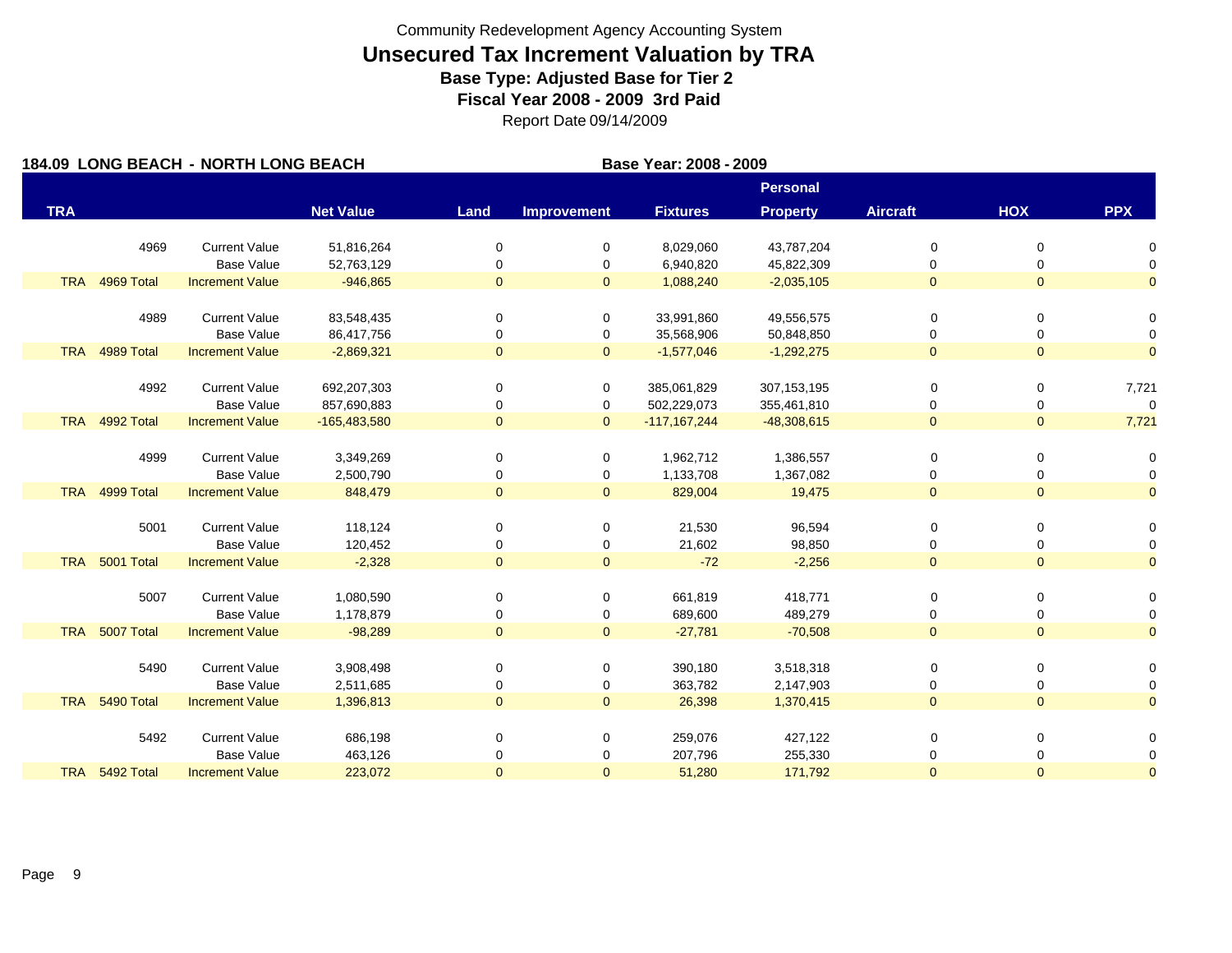| 184.09 LONG BEACH - NORTH LONG BEACH |                |                        |                  |                |                    | Base Year: 2008 - 2009 |                 |                 |                |                |
|--------------------------------------|----------------|------------------------|------------------|----------------|--------------------|------------------------|-----------------|-----------------|----------------|----------------|
|                                      |                |                        |                  |                |                    |                        | <b>Personal</b> |                 |                |                |
| <b>TRA</b>                           |                |                        | <b>Net Value</b> | Land           | <b>Improvement</b> | <b>Fixtures</b>        | <b>Property</b> | <b>Aircraft</b> | <b>HOX</b>     | <b>PPX</b>     |
|                                      | 5493           | <b>Current Value</b>   | 563,599          | $\mathbf 0$    | 0                  | 237,766                | 325,833         | $\mathbf 0$     | $\mathbf 0$    | n              |
|                                      |                | <b>Base Value</b>      | 738,527          |                | 0                  | 287,918                | 450,609         | 0               | 0              |                |
| <b>TRA</b>                           | 5493 Total     | <b>Increment Value</b> | $-174,928$       | $\mathbf{0}$   | $\mathbf{0}$       | $-50,152$              | $-124,776$      | $\overline{0}$  | $\overline{0}$ | $\Omega$       |
|                                      | 5496           | <b>Current Value</b>   | 49,633           | 0              | 0                  | 0                      | 49,633          | 0               | 0              | 0              |
|                                      |                | <b>Base Value</b>      | 47,991           | $\Omega$       | 0                  | 0                      | 47,991          | 0               | 0              | $\Omega$       |
|                                      | TRA 5496 Total | <b>Increment Value</b> | 1,642            | $\mathbf{0}$   | $\mathbf{0}$       | $\overline{0}$         | 1,642           | $\overline{0}$  | $\overline{0}$ | $\overline{0}$ |
|                                      | 5537           | <b>Current Value</b>   | 49,395           | $\Omega$       | 0                  | 0                      | 49,395          | 0               | 0              | 0              |
|                                      |                | <b>Base Value</b>      | 54,880           | 0              | 0                  | 0                      | 54,880          | 0               | 0              | 0              |
| <b>TRA</b>                           | 5537 Total     | <b>Increment Value</b> | $-5,485$         | $\overline{0}$ | $\overline{0}$     | $\overline{0}$         | $-5,485$        | $\overline{0}$  | $\overline{0}$ | $\overline{0}$ |
|                                      |                |                        |                  |                |                    |                        |                 |                 |                |                |
|                                      | 5549           | <b>Current Value</b>   | 12,500           | $\Omega$       | 0                  | 2,000                  | 10,500          | 0               | 0              | 0              |
|                                      |                | <b>Base Value</b>      | 12,500           |                | 0                  | 2,000                  | 10,500          | 0               | 0              | 0              |
| <b>TRA</b>                           | 5549 Total     | <b>Increment Value</b> | $\mathbf{0}$     | $\overline{0}$ | $\overline{0}$     | $\Omega$               | $\Omega$        | $\overline{0}$  | $\Omega$       | $\overline{0}$ |
|                                      |                |                        |                  |                |                    |                        |                 |                 |                |                |
|                                      | 5604           | <b>Current Value</b>   | 2,743,498        | 0              | 0                  | 1,243,913              | 1,499,585       | 0               | 0              | 0              |
|                                      |                | <b>Base Value</b>      | 7,026,261        | 0              | 0                  | 3,273,956              | 3,752,305       | 0               | 0              | $\Omega$       |
|                                      | TRA 5604 Total | <b>Increment Value</b> | $-4,282,763$     | $\mathbf{0}$   | $\overline{0}$     | $-2,030,043$           | $-2,252,720$    | $\overline{0}$  | $\overline{0}$ | $\overline{0}$ |
|                                      |                |                        |                  |                |                    |                        |                 |                 |                |                |
|                                      | 5608           | <b>Current Value</b>   | 20,045           | 0              | 0                  | 0                      | 20,045          | 0               | 0              | 0              |
|                                      |                | <b>Base Value</b>      | 18,673           | 0              | 0                  | 0                      | 18,673          | 0               | 0              | 0              |
| <b>TRA</b>                           | 5608 Total     | <b>Increment Value</b> | 1,372            | $\overline{0}$ | $\overline{0}$     | $\overline{0}$         | 1,372           | $\overline{0}$  | $\overline{0}$ | $\overline{0}$ |
|                                      |                |                        |                  |                |                    |                        |                 |                 |                |                |
|                                      | 5992           | <b>Current Value</b>   | 1,475,403        | $\Omega$       | 0                  | 225,495                | 1,249,908       | 0               | 0              | $\Omega$       |
|                                      |                | <b>Base Value</b>      | 1,611,195        | 0              | 0                  | 221,964                | 1,389,231       | 0               | 0              | 0              |
| <b>TRA</b>                           | 5992 Total     | <b>Increment Value</b> | $-135,792$       | $\overline{0}$ | $\mathbf{0}$       | 3,531                  | $-139,323$      | $\overline{0}$  | $\mathbf{0}$   | $\Omega$       |
|                                      |                |                        |                  |                |                    |                        |                 |                 |                |                |
|                                      | 7207           | <b>Current Value</b>   | 28,171,676       | 0              | 0                  | 1,969,662              | 26,202,014      | 0               | 0              | $\Omega$       |
|                                      |                | <b>Base Value</b>      | 21,222,120       | 0              | 0                  | 1,576,480              | 19,645,640      | 0               | 0              | 0              |
|                                      | TRA 7207 Total | <b>Increment Value</b> | 6,949,556        | $\mathbf{0}$   | $\mathbf{0}$       | 393,182                | 6,556,374       | $\overline{0}$  | $\mathbf{0}$   | $\overline{0}$ |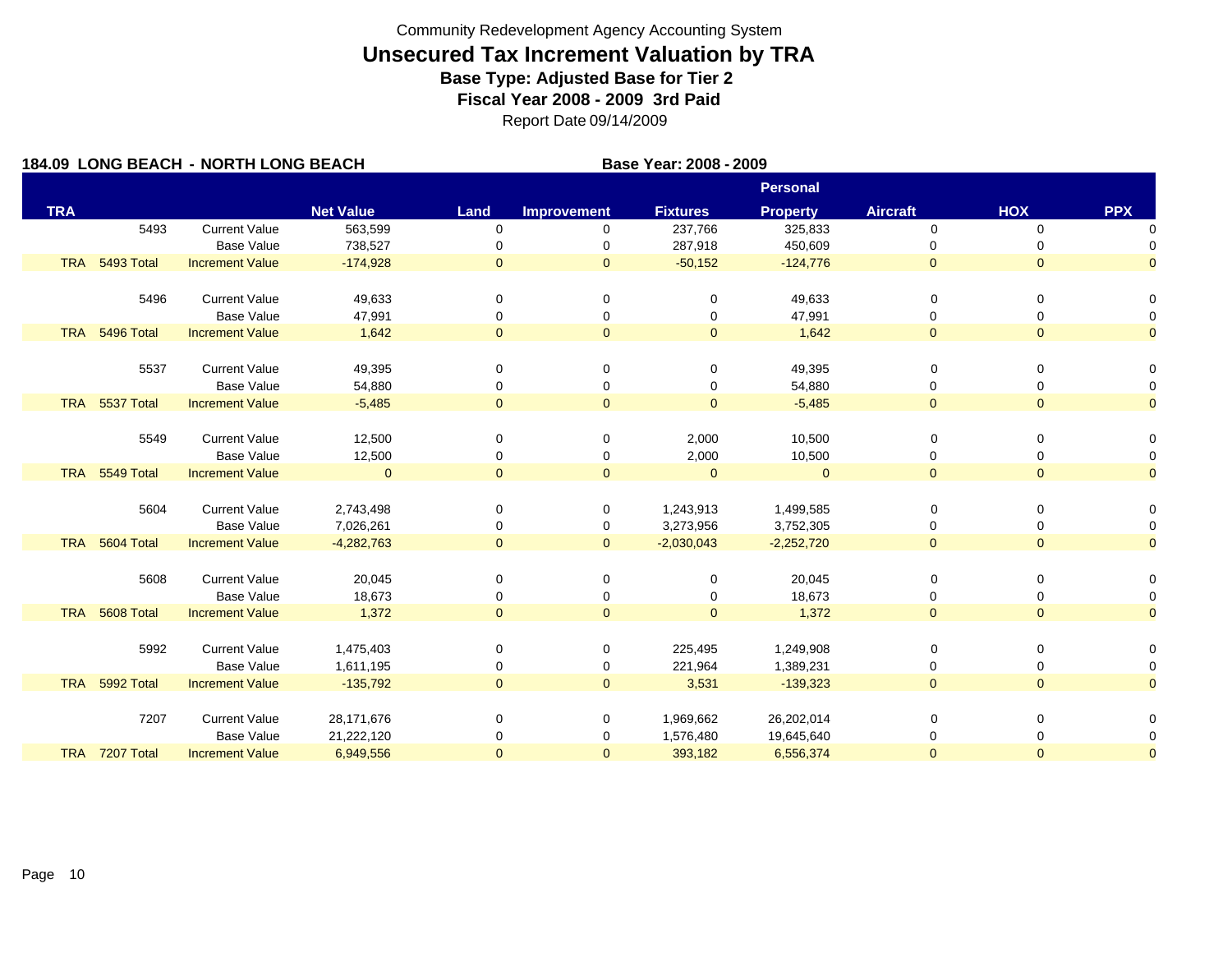| 184.09 LONG BEACH - NORTH LONG BEACH |                             |                        |                  |                |                    | Base Year: 2008 - 2009 |                 |                 |                |                |
|--------------------------------------|-----------------------------|------------------------|------------------|----------------|--------------------|------------------------|-----------------|-----------------|----------------|----------------|
|                                      |                             |                        |                  |                |                    |                        | <b>Personal</b> |                 |                |                |
| <b>TRA</b>                           |                             |                        | <b>Net Value</b> | Land           | <b>Improvement</b> | <b>Fixtures</b>        | <b>Property</b> | <b>Aircraft</b> | <b>HOX</b>     | <b>PPX</b>     |
|                                      | 7211                        | <b>Current Value</b>   | 22,095,632       | 0              | 0                  | 6,757,576              | 15,338,056      | $\mathbf 0$     | 0              | $\Omega$       |
|                                      |                             | <b>Base Value</b>      | 19,524,321       |                | 0                  | 6,432,856              | 13,091,465      | 0               | 0              | 0              |
|                                      | TRA 7211 Total              | <b>Increment Value</b> | 2,571,311        | $\mathbf{0}$   | $\mathbf{0}$       | 324,720                | 2,246,591       | $\overline{0}$  | $\overline{0}$ | $\overline{0}$ |
|                                      | 7213                        | <b>Current Value</b>   | 3,084,273        | 0              | 0                  | 180,119                | 2,904,154       | 0               | 0              | 0              |
|                                      |                             | <b>Base Value</b>      | 2,338,892        | 0              | 0                  | 187,179                | 2,151,713       | 0               | 0              | 0              |
|                                      | TRA 7213 Total              | <b>Increment Value</b> | 745,381          | $\overline{0}$ | $\overline{0}$     | $-7,060$               | 752,441         | $\mathbf{0}$    | $\mathbf{0}$   | $\overline{0}$ |
|                                      | 7214                        | <b>Current Value</b>   | 4,280            | 0              | 0                  | 0                      | 4,280           | $\Omega$        | 0              | 0              |
|                                      |                             | <b>Base Value</b>      | 12,498           | 0              | 0                  | 0                      | 12,498          | 0               | 0              | 0              |
|                                      | TRA 7214 Total              | <b>Increment Value</b> | $-8,218$         | $\mathbf{0}$   | $\mathbf{O}$       | $\overline{0}$         | $-8,218$        | $\overline{0}$  | $\mathbf{0}$   | $\overline{O}$ |
|                                      | 7215                        | <b>Current Value</b>   | 7,406,068        | 0              | 0                  | 3,514,705              | 3,891,363       | 0               | 0              | 0              |
|                                      |                             | <b>Base Value</b>      | 6,304,146        | 0              | 0                  | 3,486,675              | 2,817,471       | 0               | 0              | 0              |
|                                      | TRA 7215 Total              | <b>Increment Value</b> | 1,101,922        | $\mathbf{0}$   | $\overline{0}$     | 28,030                 | 1,073,892       | $\overline{0}$  | $\overline{0}$ | $\overline{0}$ |
|                                      | 7216                        | <b>Current Value</b>   | 7,018,307        | $\Omega$       | 0                  | 38,829                 | 6,979,478       | $\mathbf 0$     | 0              | 0              |
|                                      |                             | <b>Base Value</b>      | 5,283,583        | 0              | 0                  | 28,251                 | 5,255,332       | 0               | 0              | 0              |
|                                      | TRA 7216 Total              | <b>Increment Value</b> | 1,734,724        | $\overline{0}$ | $\overline{0}$     | 10,578                 | 1,724,146       | $\overline{0}$  | $\overline{0}$ | $\overline{0}$ |
|                                      | 7218                        | <b>Current Value</b>   | 137,174          | 0              | 0                  | 30,785                 | 106,389         | 0               | 0              | 0              |
|                                      |                             | <b>Base Value</b>      | 157,187          | 0              | 0                  | 33,333                 | 123,854         | 0               | 0              | 0              |
|                                      | TRA 7218 Total              | <b>Increment Value</b> | $-20,013$        | $\overline{0}$ | $\overline{0}$     | $-2,548$               | $-17,465$       | $\overline{0}$  | $\overline{0}$ | $\overline{0}$ |
|                                      | 7219                        | <b>Current Value</b>   | 4,461            | 0              | 0                  | 0                      | 4,461           | 0               | 0              | 0              |
|                                      |                             | <b>Base Value</b>      | 10,559           | 0              | 0                  | 0                      | 10,559          | 0               | 0              | 0              |
|                                      | TRA 7219 Total              | <b>Increment Value</b> | $-6,098$         | $\overline{0}$ | $\overline{0}$     | $\overline{0}$         | $-6,098$        | $\overline{0}$  | $\overline{0}$ | $\overline{0}$ |
|                                      | <b>184.09 PROJECT TOTAL</b> |                        |                  |                |                    |                        |                 |                 |                |                |
|                                      |                             | <b>Current Value</b>   | 909,550,625      | 0              | 0                  | 444,578,916            | 464,979,430     | 0               | 0              | 7,721          |
|                                      |                             | <b>Base Value</b>      | 1,068,010,033    | 0              | 0                  | 562,685,899            | 505,324,134     | $\Omega$        | O              | $\mathbf 0$    |
|                                      | <b>Total</b>                | <b>Increment Value</b> | $-158,459,408$   | $\mathbf{0}$   | $\overline{0}$     | $-118, 106, 983$       | $-40,344,704$   | $\Omega$        | $\Omega$       | 7,721          |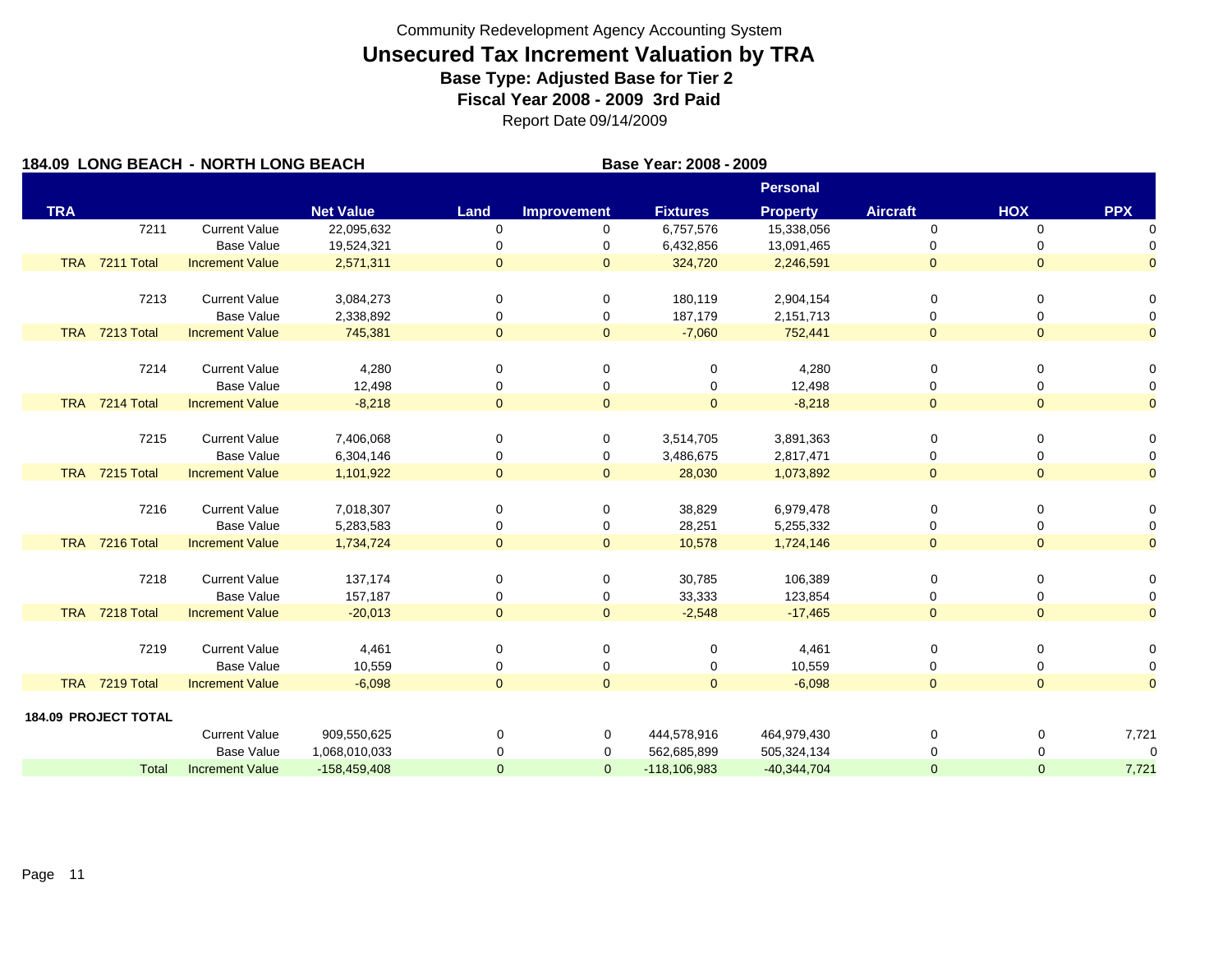| 189.10 L.A. CITY - LAUREL CANYON (CD 2) |                             |                        |                  |              | Base Year: 2006 - 2007 |                 |                 |                 |              |            |
|-----------------------------------------|-----------------------------|------------------------|------------------|--------------|------------------------|-----------------|-----------------|-----------------|--------------|------------|
|                                         |                             |                        |                  |              |                        |                 | <b>Personal</b> |                 |              |            |
| <b>TRA</b>                              |                             |                        | <b>Net Value</b> | Land         | <b>Improvement</b>     | <b>Fixtures</b> | <b>Property</b> | <b>Aircraft</b> | <b>HOX</b>   | <b>PPX</b> |
|                                         | 8831                        | <b>Current Value</b>   | 19,801,962       | $\Omega$     | 0                      | 6,679,448       | 13,122,514      | 0               | 0            | $\Omega$   |
|                                         |                             | <b>Base Value</b>      | 17,346,618       | 0            | 0                      | 6,121,003       | 11,253,615      |                 | 0            | 28,000     |
| <b>TRA</b>                              | <b>8831 Total</b>           | <b>Increment Value</b> | 2,455,344        | $\mathbf{0}$ | $\overline{0}$         | 558,445         | 1,868,899       | $\overline{0}$  | $\mathbf{0}$ | $-28,000$  |
|                                         | <b>189.10 PROJECT TOTAL</b> |                        |                  |              |                        |                 |                 |                 |              |            |
|                                         |                             | <b>Current Value</b>   | 19,801,962       | 0            | 0                      | 6,679,448       | 13,122,514      | 0               | 0            | $\Omega$   |
|                                         |                             | <b>Base Value</b>      | 17,346,618       | 0            | 0                      | 6,121,003       | 11,253,615      | 0               | 0            | 28,000     |
|                                         | Total                       | <b>Increment Value</b> | 2,455,344        | $\mathbf{0}$ | 0                      | 558,445         | 1,868,899       | 0               | 0            | $-28,000$  |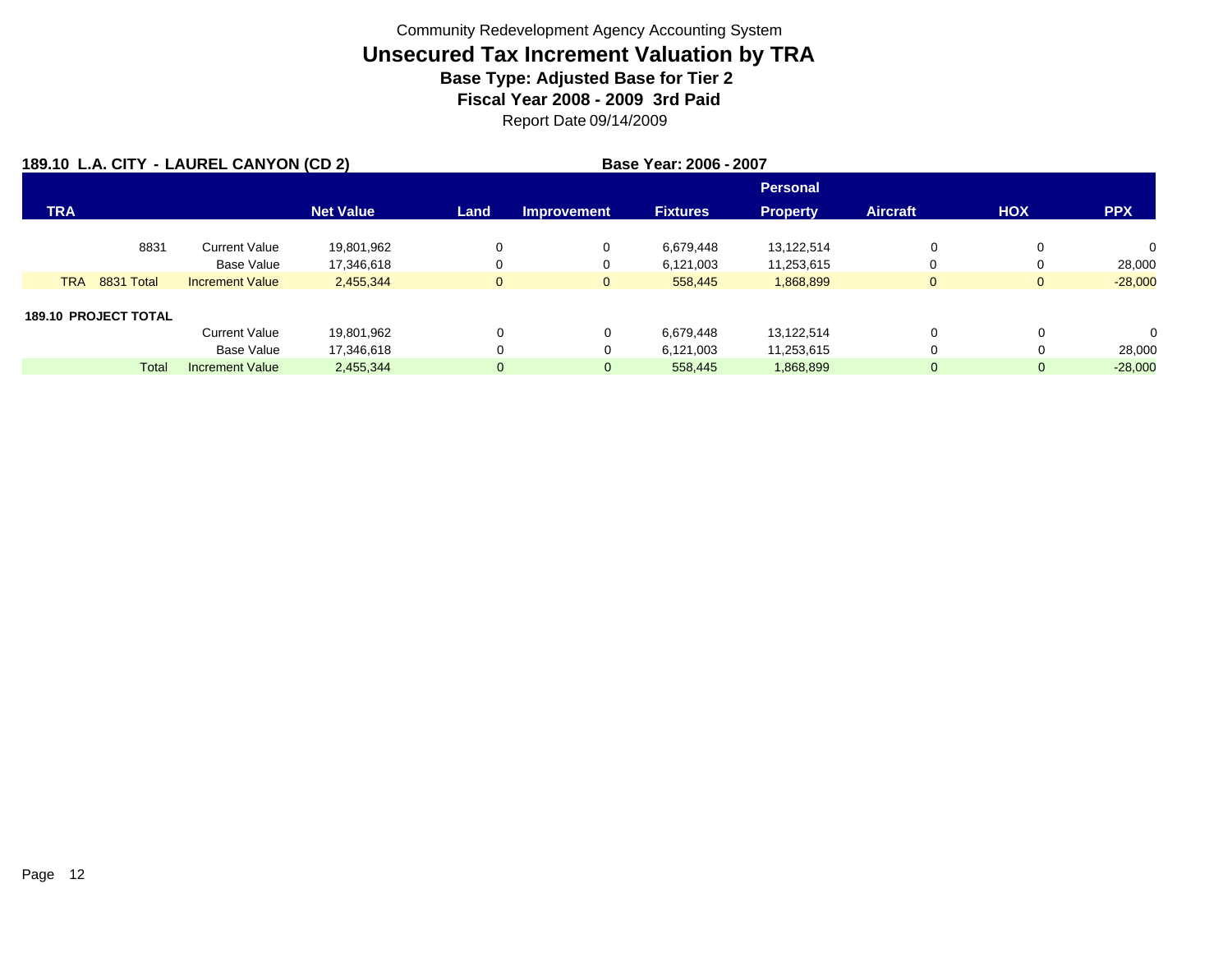|            |                             | 189.13 L.A. CITY - CRENSHAW RP DIST 8 (1ST AM) |                        |                |                    | Base Year: 2008 - 2009 |                        |                 |                |                |
|------------|-----------------------------|------------------------------------------------|------------------------|----------------|--------------------|------------------------|------------------------|-----------------|----------------|----------------|
|            |                             |                                                |                        |                |                    |                        | <b>Personal</b>        |                 |                |                |
| <b>TRA</b> |                             |                                                | <b>Net Value</b>       | Land           | <b>Improvement</b> | <b>Fixtures</b>        | <b>Property</b>        | <b>Aircraft</b> | <b>HOX</b>     | <b>PPX</b>     |
|            | 8837                        | <b>Current Value</b>                           | 383,777                | 0              | 0                  | 232,851                | 150,926                | 0               | 0              | 0              |
|            |                             | <b>Base Value</b>                              | 350,796                | 0              | 0                  | 222,022                | 128,774                | 0               | 0              | 0              |
| <b>TRA</b> | 8837 Total                  | <b>Increment Value</b>                         | 32,981                 | $\overline{0}$ | $\overline{0}$     | 10,829                 | 22,152                 | $\overline{0}$  | $\mathbf{0}$   | $\overline{0}$ |
|            |                             |                                                |                        |                |                    |                        |                        |                 |                |                |
|            | 8841                        | <b>Current Value</b><br><b>Base Value</b>      | 3,117,135<br>2,709,007 | 0              | 0<br>0             | 1,678,569<br>1,358,082 | 1,438,566<br>1,350,925 | 0<br>0          | 0<br>0         | 0<br>0         |
|            | TRA 8841 Total              | <b>Increment Value</b>                         | 408,128                | $\overline{0}$ | $\overline{0}$     | 320,487                | 87,641                 | $\overline{0}$  | $\mathbf{0}$   | $\overline{0}$ |
|            |                             |                                                |                        |                |                    |                        |                        |                 |                |                |
|            | 8842                        | <b>Current Value</b>                           | 810,526                | 0              | 0                  | 499,751                | 310,775                | 0               | 0              | 0              |
|            |                             | <b>Base Value</b>                              | 847,676                | 0              | 0                  | 495,151                | 352,525                | 0               | 0              | 0              |
|            | TRA 8842 Total              | <b>Increment Value</b>                         | $-37,150$              | $\overline{0}$ | $\overline{0}$     | 4,600                  | $-41,750$              | $\overline{0}$  | $\overline{0}$ | $\overline{0}$ |
|            |                             |                                                |                        |                |                    |                        |                        |                 |                |                |
|            | 8843                        | <b>Current Value</b>                           | 858,492                | 0              | 0                  | 435,856                | 422,636                | 0               | 0              | 0              |
|            |                             | <b>Base Value</b>                              | 844,975                | 0              | 0                  | 411,411                | 433,564                | 0               | 0              | 0              |
| <b>TRA</b> | 8843 Total                  | <b>Increment Value</b>                         | 13,517                 | $\overline{0}$ | $\mathbf{0}$       | 24,445                 | $-10,928$              | $\overline{0}$  | $\overline{0}$ | $\overline{O}$ |
|            | 8844                        | <b>Current Value</b>                           | 6,083,856              | 0              | 0                  | 3,072,554              | 3,011,302              | 0               | 0              | 0              |
|            |                             | <b>Base Value</b>                              | 5,521,981              | 0              | 0                  | 1,792,044              | 3,729,937              | 0               | 0              | 0              |
|            | TRA 8844 Total              | <b>Increment Value</b>                         | 561,875                | $\overline{0}$ | $\overline{0}$     | 1,280,510              | $-718,635$             | $\overline{0}$  | $\mathbf{0}$   | $\overline{0}$ |
|            |                             |                                                |                        |                |                    |                        |                        |                 |                |                |
|            | <b>189.13 PROJECT TOTAL</b> | <b>Current Value</b>                           | 11,253,786             | $\mathbf 0$    | 0                  | 5,919,581              | 5,334,205              | 0               | 0              |                |
|            |                             | <b>Base Value</b>                              | 10,274,435             | 0              | 0                  | 4,278,710              | 5,995,725              | 0               | 0              |                |
|            | <b>Total</b>                | <b>Increment Value</b>                         | 979,351                | $\mathbf{0}$   | $\mathbf{0}$       | 1,640,871              | $-661,520$             | 0               | $\mathbf{0}$   | $\overline{0}$ |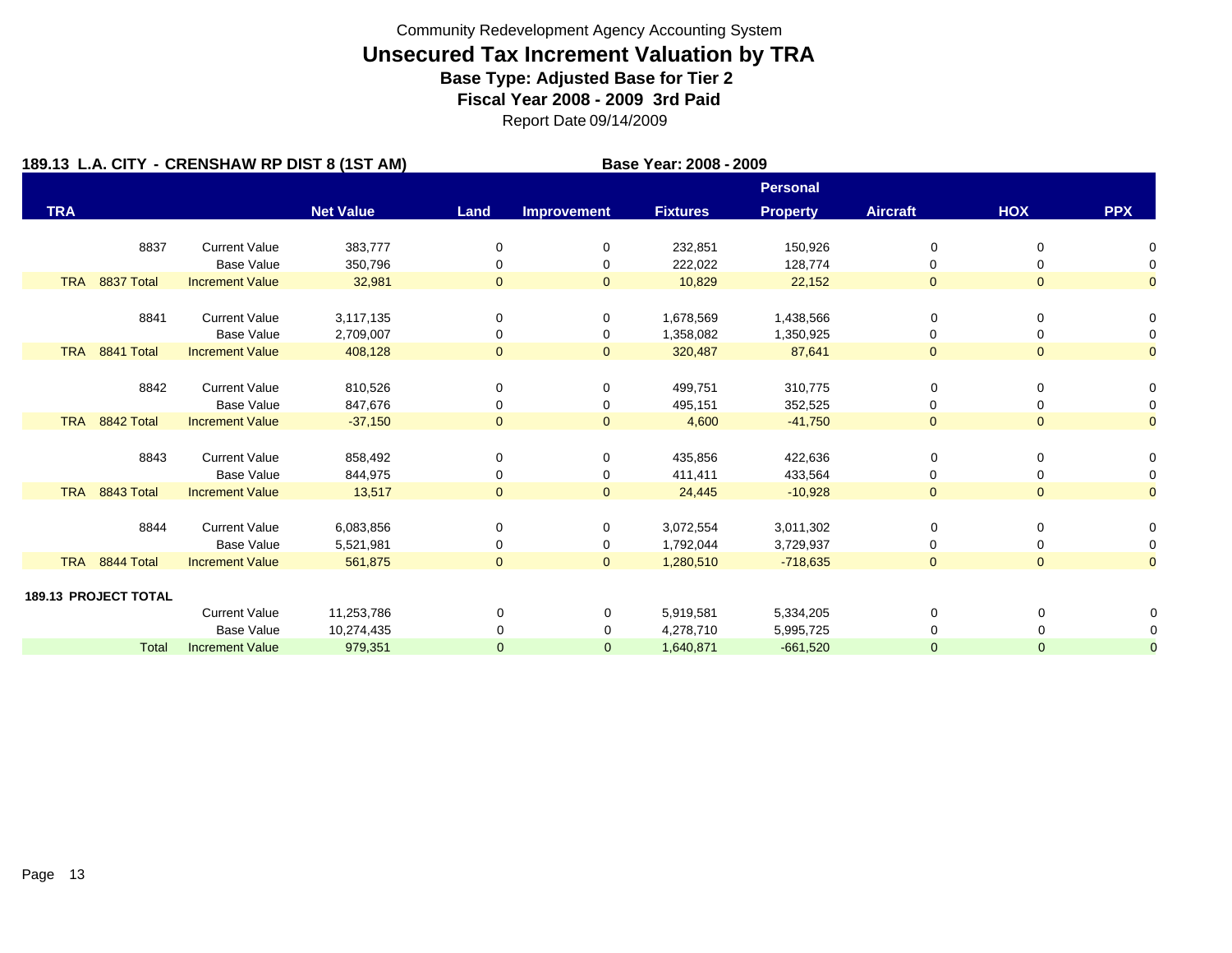|            |                             |                        | 189.18 L.A. CITY - CRENSHAW/SLAUSON RECOVERY RP |                |                    | Base Year: 2006 - 2007 |                 |                 |              |              |
|------------|-----------------------------|------------------------|-------------------------------------------------|----------------|--------------------|------------------------|-----------------|-----------------|--------------|--------------|
|            |                             |                        |                                                 |                |                    |                        | <b>Personal</b> |                 |              |              |
| <b>TRA</b> |                             |                        | <b>Net Value</b>                                | Land           | <b>Improvement</b> | <b>Fixtures</b>        | <b>Property</b> | <b>Aircraft</b> | <b>HOX</b>   | <b>PPX</b>   |
|            | 6612                        | <b>Current Value</b>   | 8,679,235                                       |                | 0                  | 4,182,616              | 4,496,619       | 0               |              | $\mathbf{0}$ |
|            |                             | <b>Base Value</b>      | 8,462,386                                       |                | 0                  | 4,074,497              | 4,395,889       | 0               | 0            | 8,000        |
| <b>TRA</b> | 6612 Total                  | <b>Increment Value</b> | 216,849                                         | $\mathbf{0}$   | $\mathbf{0}$       | 108.119                | 100.730         | $\mathbf{0}$    | $\mathbf{0}$ | $-8,000$     |
|            | <b>189.18 PROJECT TOTAL</b> |                        |                                                 |                |                    |                        |                 |                 |              |              |
|            |                             | <b>Current Value</b>   | 8,679,235                                       | $\Omega$       | 0                  | 4,182,616              | 4,496,619       | 0               | $\Omega$     | $\mathbf 0$  |
|            |                             | <b>Base Value</b>      | 8,462,386                                       | 0              | 0                  | 4,074,497              | 4,395,889       | 0               |              | 8,000        |
|            | <b>Total</b>                | <b>Increment Value</b> | 216,849                                         | $\overline{0}$ | 0                  | 108,119                | 100,730         | 0               | 0            | $-8,000$     |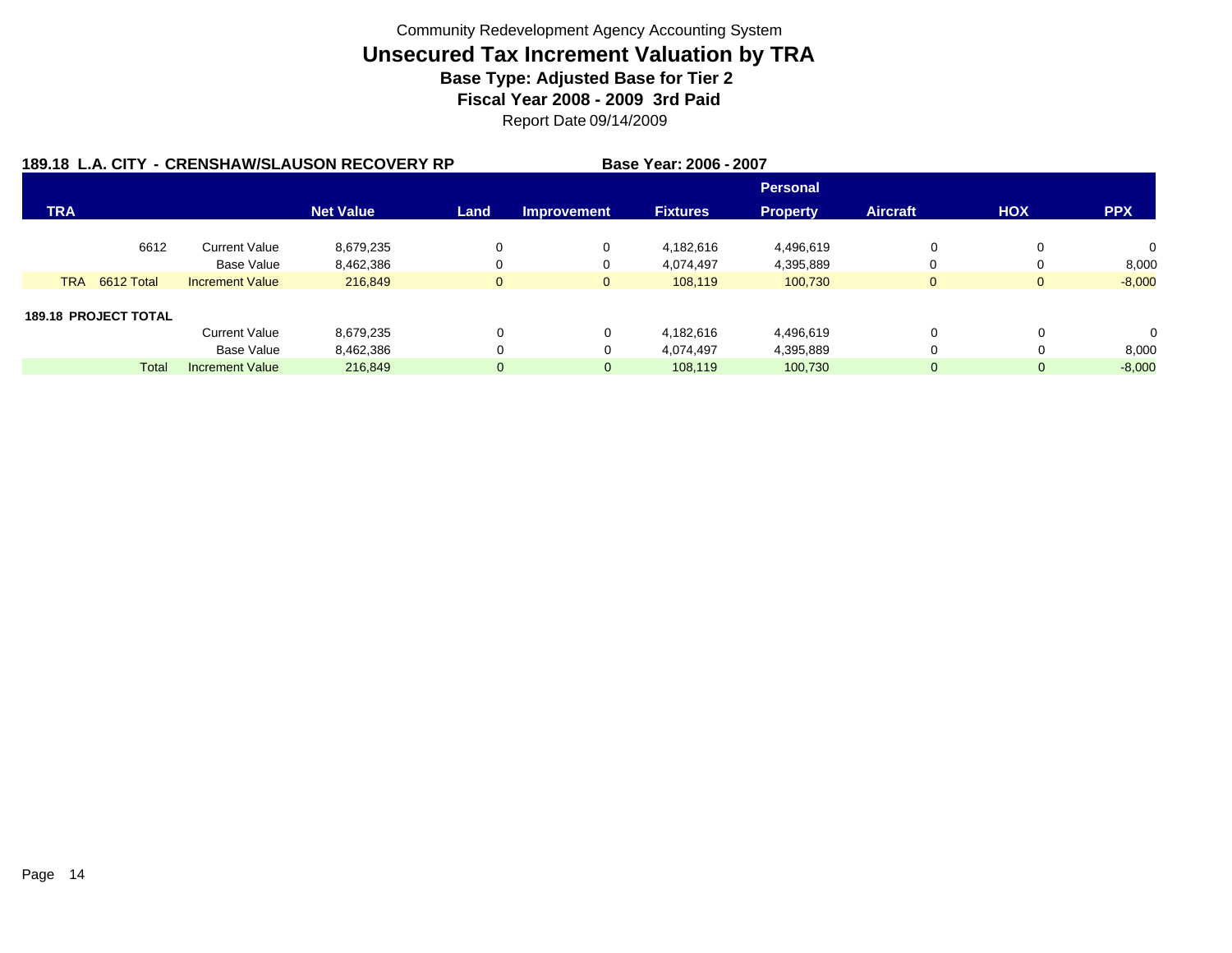|            |                             |                        | 189.19 L.A. CITY - WATTS CORRIDOR RECOVERY RP |              |                    | Base Year: 2006 - 2007 |                 |                 |              |                |
|------------|-----------------------------|------------------------|-----------------------------------------------|--------------|--------------------|------------------------|-----------------|-----------------|--------------|----------------|
|            |                             |                        |                                               |              |                    |                        | <b>Personal</b> |                 |              |                |
| <b>TRA</b> |                             |                        | <b>Net Value</b>                              | Land         | <b>Improvement</b> | <b>Fixtures</b>        | <b>Property</b> | <b>Aircraft</b> | <b>HOX</b>   | <b>PPX</b>     |
|            | 6650                        | <b>Current Value</b>   | 1,680,895                                     | 0            | 0                  | 509,301                | 1,171,594       | 0               | 0            | 0              |
|            |                             | Base Value             | 1,682,995                                     | 0            | 0                  | 319,346                | 1,365,849       | 0               | 0            | 2,200          |
| <b>TRA</b> | 6650 Total                  | <b>Increment Value</b> | $-2,100$                                      | $\mathbf{0}$ | $\mathbf{0}$       | 189,955                | $-194,255$      | $\overline{0}$  | $\mathbf{0}$ | $-2,200$       |
|            |                             |                        |                                               |              |                    |                        |                 |                 |              |                |
|            | 6654                        | <b>Current Value</b>   | 686,203                                       | 0            | 0                  | 345,978                | 340,225         | 0               | 0            | $\Omega$       |
|            |                             | Base Value             | 764,706                                       | $\Omega$     | 0                  | 354,646                | 418,060         | 0               | 0            | 8,000          |
| <b>TRA</b> | 6654 Total                  | <b>Increment Value</b> | $-78,503$                                     | $\mathbf{0}$ | $\overline{0}$     | $-8,668$               | $-77,835$       | $\mathbf{0}$    | $\mathbf{0}$ | $-8,000$       |
|            |                             |                        |                                               |              |                    |                        |                 |                 |              |                |
|            | <b>189.19 PROJECT TOTAL</b> |                        |                                               |              |                    |                        |                 |                 |              |                |
|            |                             | <b>Current Value</b>   | 2,367,098                                     | $\Omega$     | 0                  | 855,279                | 1,511,819       | 0               |              | $\overline{0}$ |
|            |                             | Base Value             | 2,447,701                                     | 0            | 0                  | 673,992                | 1,783,909       | $\Omega$        |              | 10,200         |
|            | <b>Total</b>                | <b>Increment Value</b> | $-80,603$                                     | $\mathbf 0$  | $\mathbf{0}$       | 181,287                | $-272,090$      | $\mathbf{0}$    | $\mathbf{0}$ | $-10,200$      |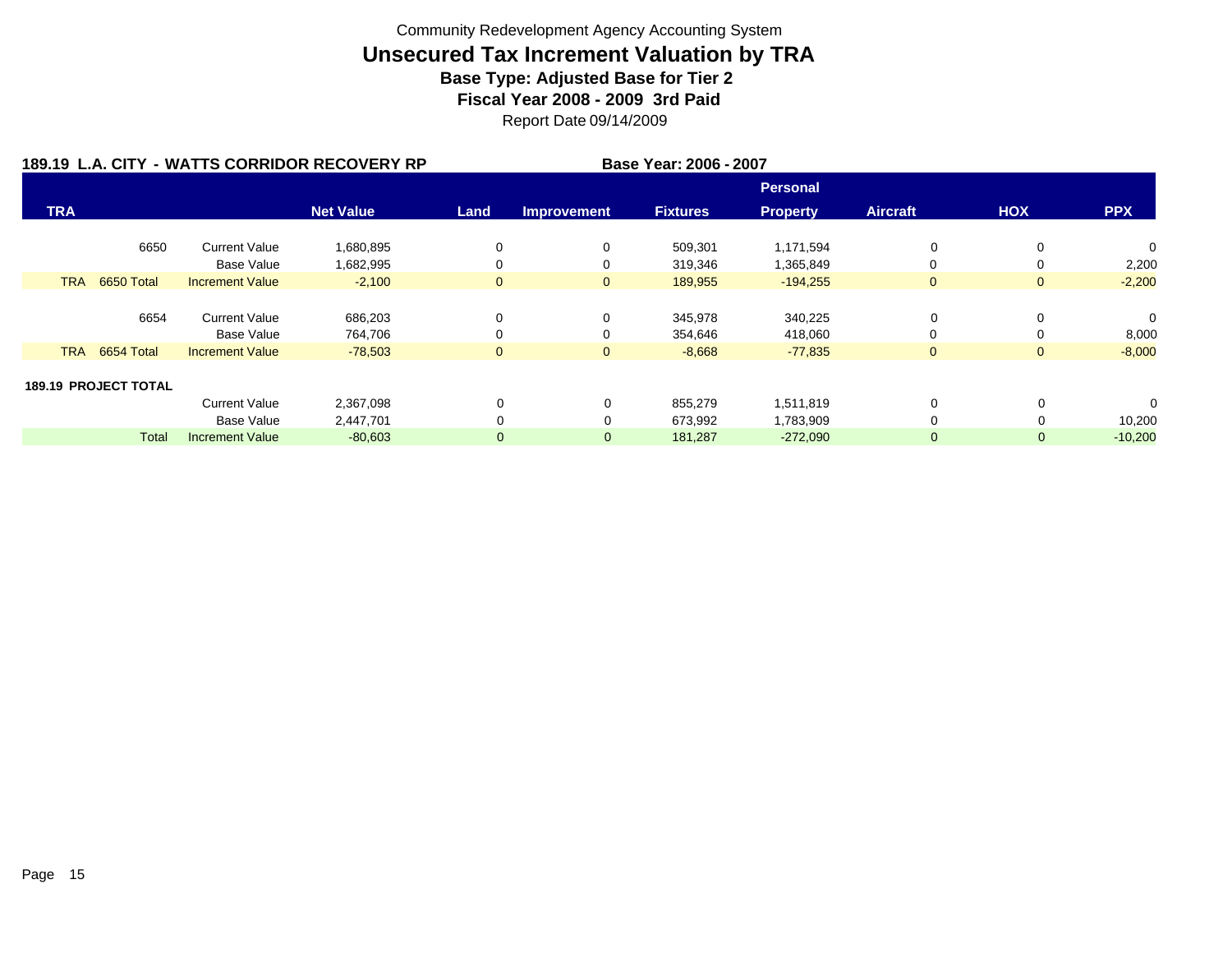|            |                             |                        | 190.02 L.A. CITY - VERMONT/MANCHESTER RECOVERY RP |                |                    | Base Year: 2008 - 2009 |                 |                 |                |                |
|------------|-----------------------------|------------------------|---------------------------------------------------|----------------|--------------------|------------------------|-----------------|-----------------|----------------|----------------|
|            |                             |                        |                                                   |                |                    |                        | <b>Personal</b> |                 |                |                |
| <b>TRA</b> |                             |                        | <b>Net Value</b>                                  | Land           | <b>Improvement</b> | <b>Fixtures</b>        | <b>Property</b> | <b>Aircraft</b> | <b>HOX</b>     | <b>PPX</b>     |
|            | 293                         | <b>Current Value</b>   | 9,163,953                                         | 0              | 0                  | 5,152,429              | 4,011,524       | 0               | 0              | 0              |
|            |                             | Base Value             | 10,012,401                                        | 0              | 0                  | 4,467,748              | 5,544,653       | 0               |                | 0              |
| <b>TRA</b> | 293 Total                   | <b>Increment Value</b> | $-848,448$                                        | $\mathbf{0}$   | $\overline{0}$     | 684,681                | $-1,533,129$    | $\mathbf{0}$    | $\mathbf{0}$   | $\overline{0}$ |
|            |                             |                        |                                                   |                |                    |                        |                 |                 |                |                |
|            | 297                         | <b>Current Value</b>   | 6,358,151                                         | 0              | 0                  | 3,149,187              | 3,208,964       | 0               | $\Omega$       | 0              |
|            |                             | Base Value             | 6,869,206                                         | $\Omega$       | 0                  | 3,583,992              | 3,285,214       | 0               |                | 0              |
| <b>TRA</b> | 297 Total                   | <b>Increment Value</b> | $-511,055$                                        | $\overline{0}$ | $\mathbf{0}$       | $-434,805$             | $-76,250$       | $\mathbf{0}$    | $\overline{0}$ | $\overline{0}$ |
|            |                             |                        |                                                   |                |                    |                        |                 |                 |                |                |
|            | <b>190.02 PROJECT TOTAL</b> |                        |                                                   |                |                    |                        |                 |                 |                |                |
|            |                             | <b>Current Value</b>   | 15,522,104                                        | 0              | 0                  | 8,301,616              | 7,220,488       | 0               | 0              |                |
|            |                             | Base Value             | 16,881,607                                        | $\Omega$       | 0                  | 8,051,740              | 8,829,867       | 0               |                |                |
|            | Total                       | <b>Increment Value</b> | $-1,359,503$                                      | $\mathbf 0$    | $\mathbf 0$        | 249,876                | $-1,609,379$    | $\mathbf{0}$    | 0              |                |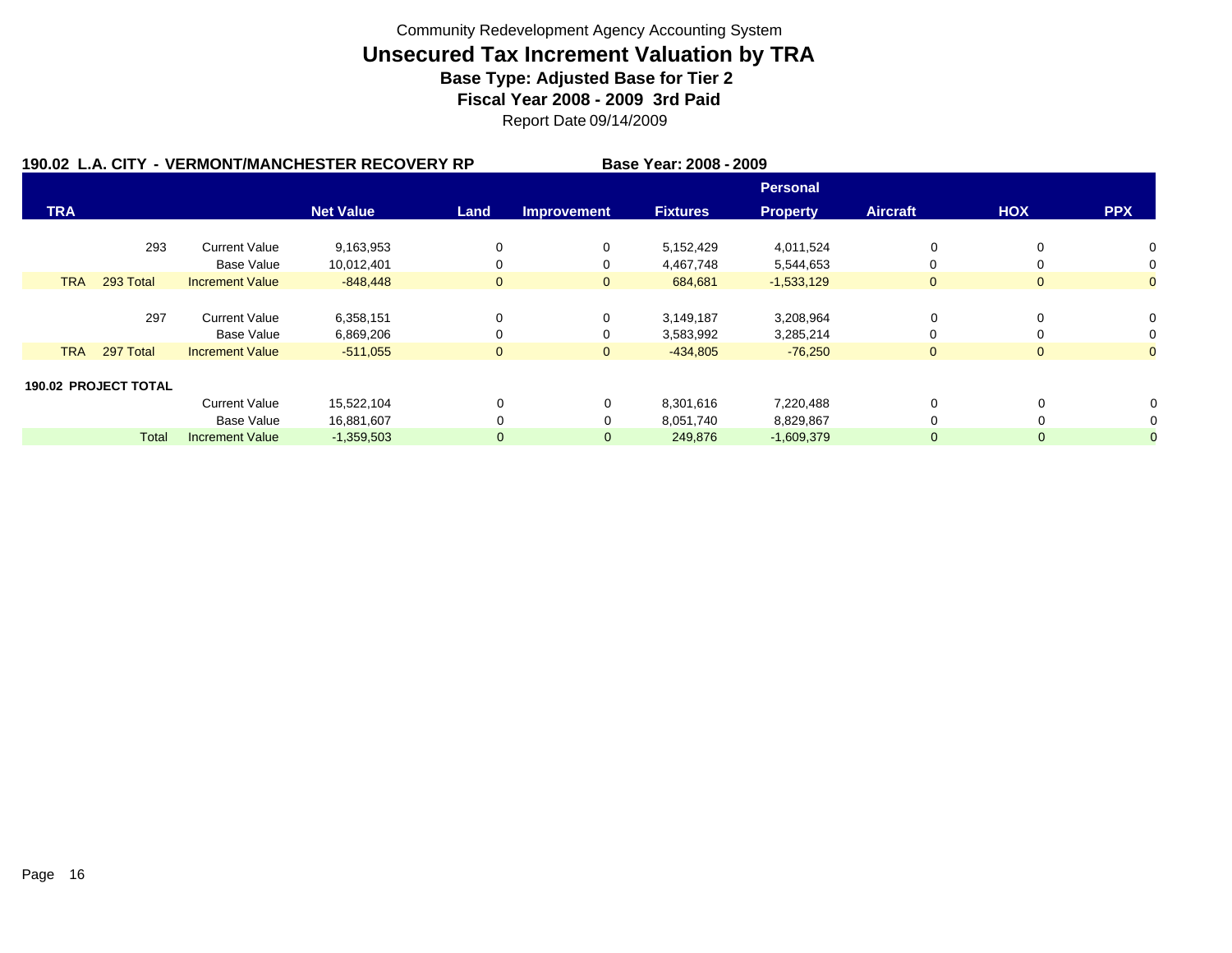|            |                             | 190.04 L.A. CITY - MID-CITY RECOVERY RP |                  |              | Base Year: 2008 - 2009 |                 |                 |                 |                |                |
|------------|-----------------------------|-----------------------------------------|------------------|--------------|------------------------|-----------------|-----------------|-----------------|----------------|----------------|
|            |                             |                                         |                  |              |                        |                 | <b>Personal</b> |                 |                |                |
| <b>TRA</b> |                             |                                         | <b>Net Value</b> | Land         | <b>Improvement</b>     | <b>Fixtures</b> | <b>Property</b> | <b>Aircraft</b> | <b>HOX</b>     | <b>PPX</b>     |
|            | 401                         | <b>Current Value</b>                    | 61,974,020       | 0            | 0                      | 18,085,327      | 43,888,693      | 0               | $\mathbf 0$    | 0              |
|            |                             | Base Value                              | 59,537,309       | 0            | 0                      | 16,469,635      | 43,067,674      | 0               | $\Omega$       | 0              |
| <b>TRA</b> | 401 Total                   | <b>Increment Value</b>                  | 2,436,711        | $\mathbf{0}$ | $\mathbf{0}$           | 1,615,692       | 821,019         | $\overline{0}$  | $\mathbf{0}$   | $\overline{0}$ |
|            |                             |                                         |                  |              |                        |                 |                 |                 |                |                |
|            | 1306                        | <b>Current Value</b>                    | 91,733           | 0            | 0                      | 81,383          | 10,350          | 0               | 0              | 0              |
|            |                             | <b>Base Value</b>                       | 51,300           | 0            | 0                      | 23,050          | 28,250          | 0               | $\Omega$       | 0              |
| <b>TRA</b> | 1306 Total                  | <b>Increment Value</b>                  | 40,433           | $\mathbf{0}$ | $\mathbf{0}$           | 58,333          | $-17,900$       | $\overline{0}$  | $\overline{0}$ | $\overline{0}$ |
|            |                             |                                         |                  |              |                        |                 |                 |                 |                |                |
|            | <b>190.04 PROJECT TOTAL</b> |                                         |                  |              |                        |                 |                 |                 |                |                |
|            |                             | <b>Current Value</b>                    | 62,065,753       | 0            | 0                      | 18,166,710      | 43,899,043      | 0               | 0              |                |
|            |                             | <b>Base Value</b>                       | 59,588,609       |              | 0                      | 16,492,685      | 43,095,924      | 0               |                |                |
|            | <b>Total</b>                | <b>Increment Value</b>                  | 2,477,144        | $\mathbf 0$  | $\mathbf 0$            | 1,674,025       | 803,119         | 0               | 0              |                |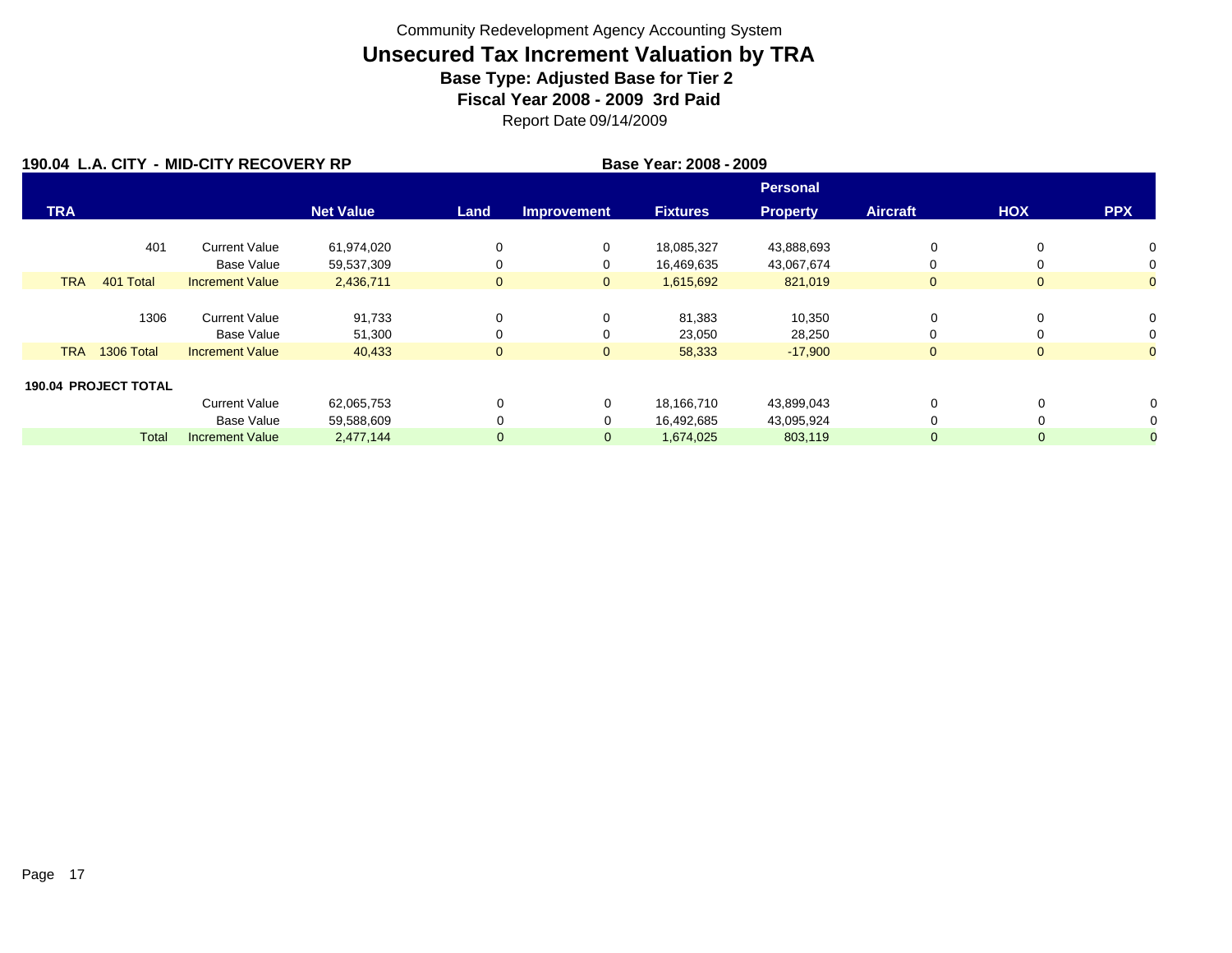|            |                      | 220.04 MONTEREY PARK - ATL/GARVEY |                  | Base Year: 2008 - 2009 |                    |                 |                 |                 |              |                |
|------------|----------------------|-----------------------------------|------------------|------------------------|--------------------|-----------------|-----------------|-----------------|--------------|----------------|
|            |                      |                                   |                  |                        |                    |                 | <b>Personal</b> |                 |              |                |
| <b>TRA</b> |                      |                                   | <b>Net Value</b> | Land                   | <b>Improvement</b> | <b>Fixtures</b> | <b>Property</b> | <b>Aircraft</b> | <b>HOX</b>   | <b>PPX</b>     |
|            | 1843                 | <b>Current Value</b>              | 616.077          | 0                      | 0                  | 304.086         | 311,991         | 0               | 0            | 0              |
|            |                      | <b>Base Value</b>                 | 508,367          | 0                      | 0                  | 249,322         | 259,045         | 0               | 0            | 0              |
| <b>TRA</b> | 1843 Total           | <b>Increment Value</b>            | 107,710          | $\mathbf{0}$           | $\mathbf{0}$       | 54,764          | 52,946          | $\mathbf{0}$    | $\mathbf{0}$ | $\overline{0}$ |
|            | 220.04 PROJECT TOTAL |                                   |                  |                        |                    |                 |                 |                 |              |                |
|            |                      | <b>Current Value</b>              | 616,077          | 0                      | $\Omega$           | 304.086         | 311,991         | 0               | 0            | $\Omega$       |
|            |                      | <b>Base Value</b>                 | 508,367          | 0                      | $\Omega$           | 249,322         | 259,045         | 0               | 0            | 0              |
|            | Total                | <b>Increment Value</b>            | 107,710          | $\overline{0}$         | $\mathbf 0$        | 54,764          | 52,946          | $\overline{0}$  | 0            | $\mathbf{0}$   |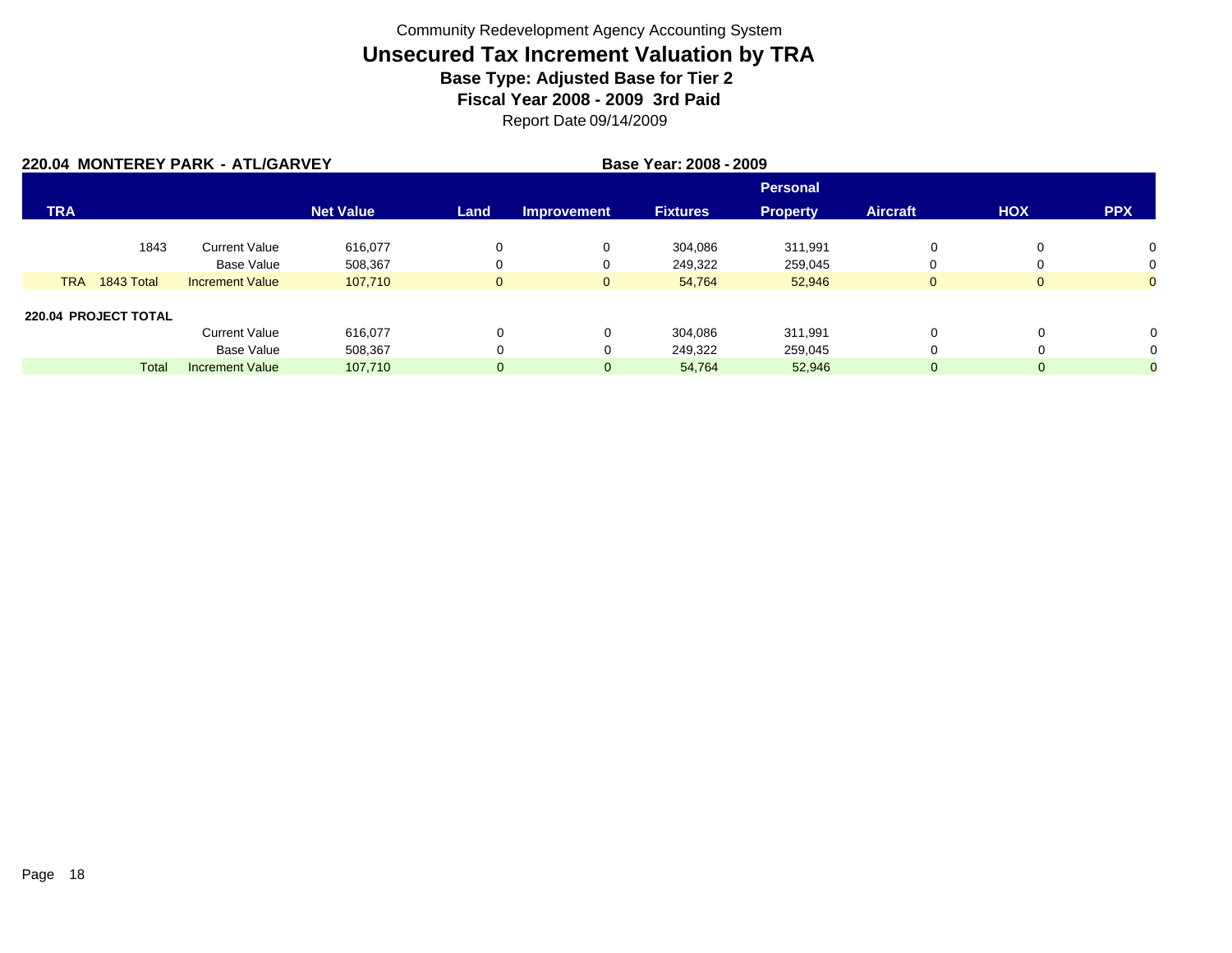|            |                      | 220.07 MONTEREY PARK - ATL/GAR 76 ANX |                  |              | Base Year: 2005 - 2006 |                 |                 |                 |                |                |
|------------|----------------------|---------------------------------------|------------------|--------------|------------------------|-----------------|-----------------|-----------------|----------------|----------------|
|            |                      |                                       |                  |              |                        |                 | <b>Personal</b> |                 |                |                |
| <b>TRA</b> |                      |                                       | <b>Net Value</b> | Land         | <b>Improvement</b>     | <b>Fixtures</b> | <b>Property</b> | <b>Aircraft</b> | HOX            | <b>PPX</b>     |
|            | 1834                 | <b>Current Value</b>                  | 325,323          | 0            | 0                      | 58,180          | 267,143         | 0               | 0              | 0              |
|            |                      | <b>Base Value</b>                     | 456,078          | 0            | 0                      | 94,038          | 362,040         | 0               |                | 0              |
| <b>TRA</b> | 1834 Total           | <b>Increment Value</b>                | $-130,755$       | $\mathbf{0}$ | $\mathbf{0}$           | $-35,858$       | $-94,897$       | $\mathbf{0}$    | $\mathbf{0}$   | $\overline{0}$ |
|            |                      |                                       |                  |              |                        |                 |                 |                 |                |                |
|            | 6383                 | <b>Current Value</b>                  | 13,208,187       | 0            | 0                      | 8,093,032       | 5,115,155       | 0               | 0              | 0              |
|            |                      | <b>Base Value</b>                     | 6,817,357        | 0            | 0                      | 3,246,441       | 3,570,916       | $\Omega$        |                | 0              |
| <b>TRA</b> | 6383 Total           | <b>Increment Value</b>                | 6,390,830        | $\mathbf{0}$ | $\mathbf{0}$           | 4,846,591       | 1,544,239       | $\overline{0}$  | $\Omega$       | $\overline{0}$ |
|            |                      |                                       |                  |              |                        |                 |                 |                 |                |                |
|            | 6443                 | <b>Current Value</b>                  | 5,568            | $\mathbf 0$  | 0                      | 0               | 5,568           | 0               | 0              | 0              |
|            |                      | <b>Base Value</b>                     | 5,148            | 0            | 0                      | 0               | 5,148           | 0               | 0              | 0              |
| <b>TRA</b> | 6443 Total           | <b>Increment Value</b>                | 420              | $\mathbf{0}$ | $\overline{0}$         | $\overline{0}$  | 420             | $\mathbf{0}$    | $\overline{0}$ | $\mathbf{O}$   |
|            | 220.07 PROJECT TOTAL |                                       |                  |              |                        |                 |                 |                 |                |                |
|            |                      | <b>Current Value</b>                  | 13,539,078       | 0            | 0                      | 8,151,212       | 5,387,866       | 0               | 0              | 0              |
|            |                      | <b>Base Value</b>                     | 7,278,583        | 0            | 0                      | 3,340,479       | 3,938,104       | $\Omega$        | 0              | 0              |
|            | <b>Total</b>         | <b>Increment Value</b>                | 6,260,495        | $\mathbf 0$  | $\mathbf{0}$           | 4,810,733       | 1,449,762       | $\mathbf 0$     | 0              | $\overline{0}$ |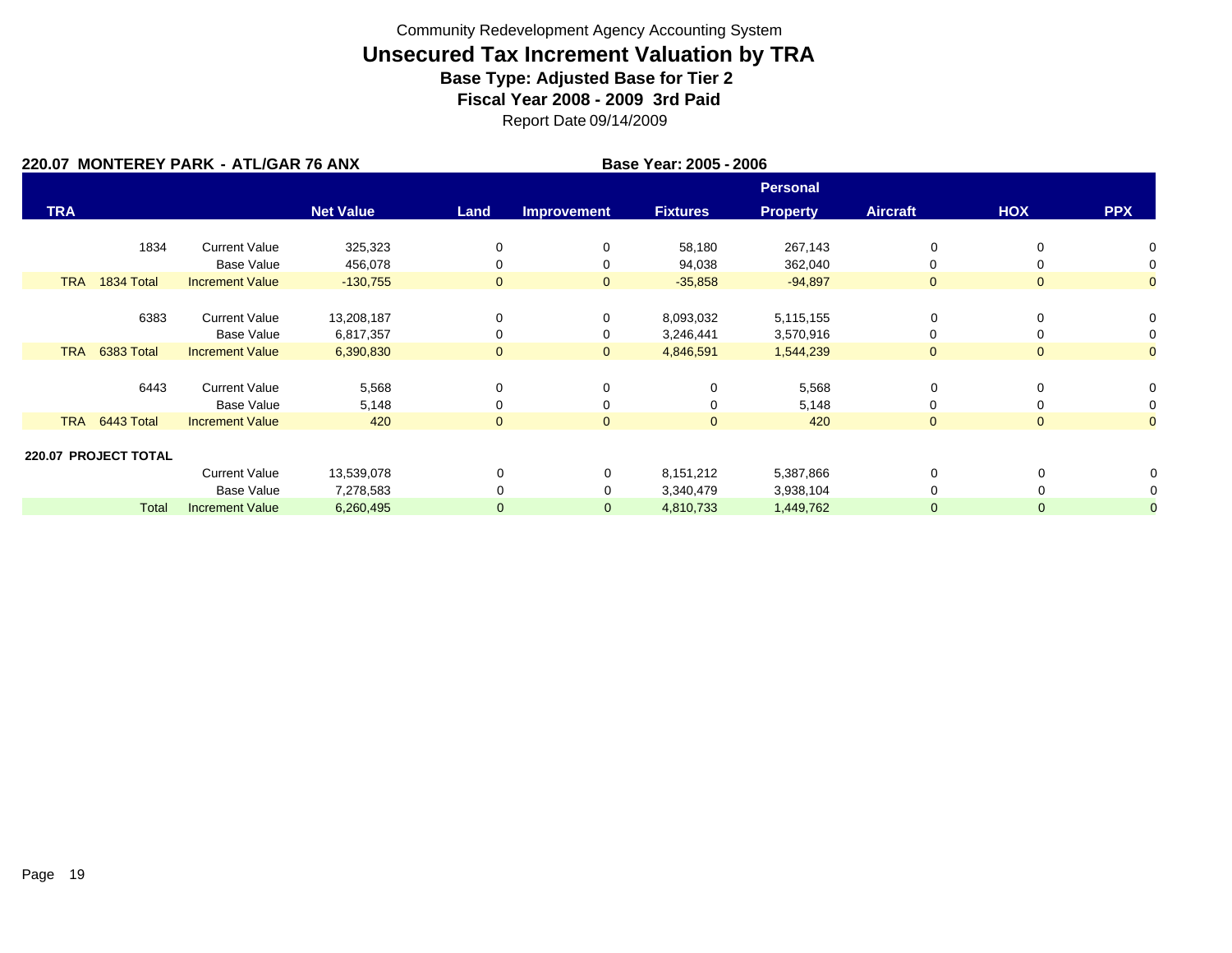|            |                          | 226.08 PARAMOUNT - PROJECT #3 |                  |              |                    | Base Year: 2006 - 2007 |                 |                 |                |                |
|------------|--------------------------|-------------------------------|------------------|--------------|--------------------|------------------------|-----------------|-----------------|----------------|----------------|
|            |                          |                               |                  |              |                    |                        | Personal        |                 |                |                |
| <b>TRA</b> |                          |                               | <b>Net Value</b> | Land         | <b>Improvement</b> | <b>Fixtures</b>        | <b>Property</b> | <b>Aircraft</b> | <b>HOX</b>     | <b>PPX</b>     |
|            | 6637                     | <b>Current Value</b>          | 34,074,349       | 0            | 0                  | 12,642,834             | 21,431,515      | 0               | 0              | 0              |
|            |                          | Base Value                    | 850,842          | 0            | 0                  | 439,026                | 411,816         | 0               | 0              | 0              |
|            | <b>TRA</b><br>6637 Total | <b>Increment Value</b>        | 33,223,507       | $\mathbf{0}$ | $\mathbf{0}$       | 12,203,808             | 21,019,699      | $\overline{0}$  | $\overline{0}$ | $\overline{0}$ |
|            |                          |                               |                  |              |                    |                        |                 |                 |                |                |
|            | 6638                     | <b>Current Value</b>          | 60,280           | 0            | 0                  | 0                      | 60,280          | 0               | 0              | 0              |
|            |                          | Base Value                    | 65,215           | $\Omega$     | 0                  | $\Omega$               | 65,215          | 0               | 0              | 0              |
|            | <b>TRA</b><br>6638 Total | <b>Increment Value</b>        | $-4,935$         | $\mathbf{0}$ | $\mathbf 0$        | $\mathbf{0}$           | $-4,935$        | $\overline{0}$  | $\overline{0}$ | $\overline{0}$ |
|            |                          |                               |                  |              |                    |                        |                 |                 |                |                |
|            | 226.08 PROJECT TOTAL     |                               |                  |              |                    |                        |                 |                 |                |                |
|            |                          | <b>Current Value</b>          | 34,134,629       | $\Omega$     | 0                  | 12,642,834             | 21,491,795      | 0               | 0              |                |
|            |                          | Base Value                    | 916,057          | $\Omega$     | $\Omega$           | 439,026                | 477,031         |                 |                |                |
|            | <b>Total</b>             | <b>Increment Value</b>        | 33,218,572       | $\mathbf{0}$ | $\mathbf 0$        | 12,203,808             | 21,014,764      | 0               | 0              |                |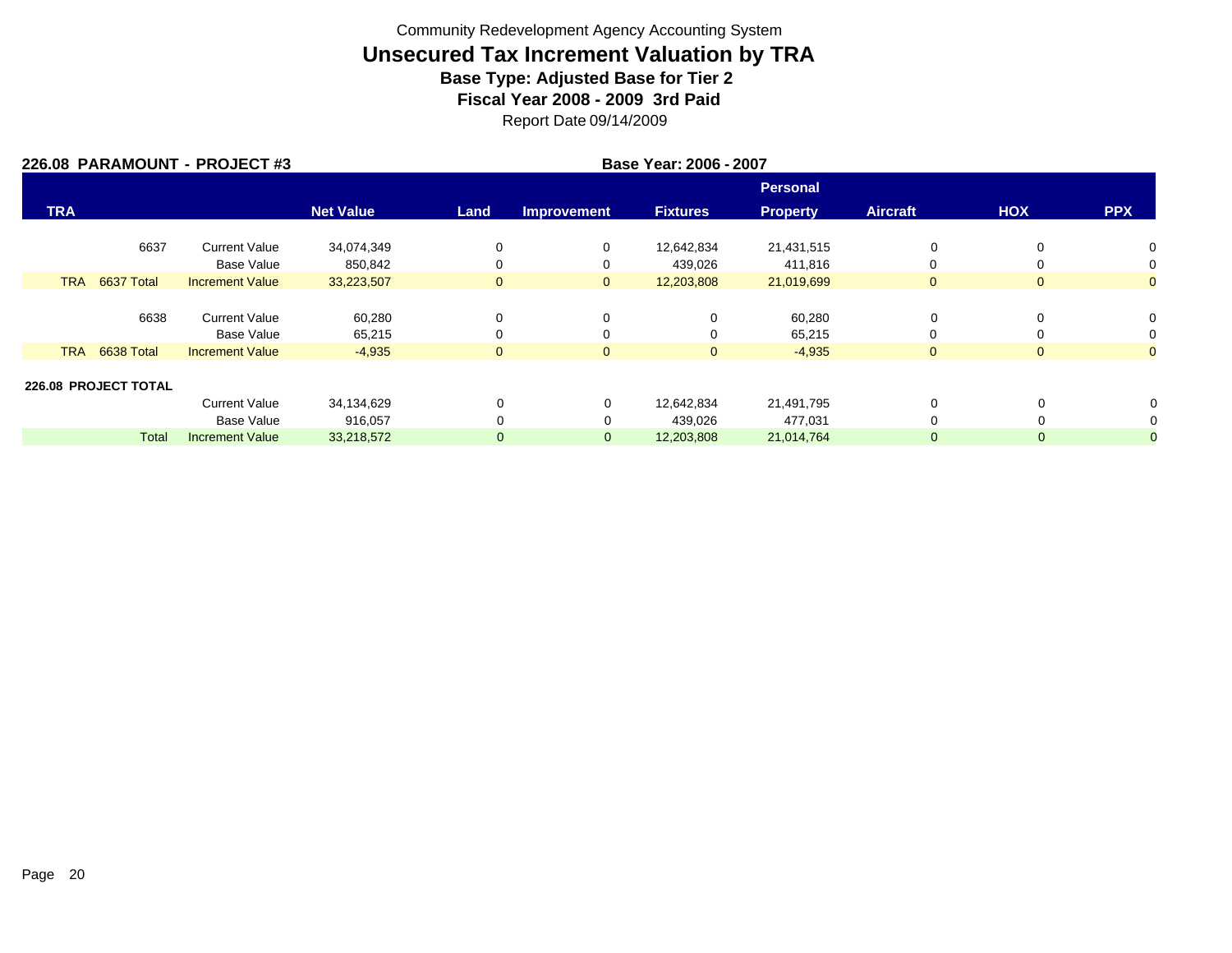|            | 240.07 SAN FERNANDO - RP #4 |                        |                  |              |                    | Base Year: 2007 - 2008 |                 |                 |                |                |
|------------|-----------------------------|------------------------|------------------|--------------|--------------------|------------------------|-----------------|-----------------|----------------|----------------|
|            |                             |                        |                  |              |                    |                        | <b>Personal</b> |                 |                |                |
| <b>TRA</b> |                             |                        | <b>Net Value</b> | Land         | <b>Improvement</b> | <b>Fixtures</b>        | <b>Property</b> | <b>Aircraft</b> | <b>HOX</b>     | <b>PPX</b>     |
|            | 8013                        | <b>Current Value</b>   | 7,565,543        | 0            | 0                  | 1,488,344              | 6,077,199       | 0               | 0              | $\Omega$       |
|            |                             | Base Value             | 10,042,546       | 0            | 0                  | 1,680,967              | 8,361,579       | 0               | $\Omega$       | 0              |
|            | <b>TRA</b><br>8013 Total    | <b>Increment Value</b> | $-2,477,003$     | $\mathbf{0}$ | $\mathbf{0}$       | $-192,623$             | $-2,284,380$    | $\mathbf{0}$    | $\overline{0}$ | $\mathbf{0}$   |
|            |                             |                        |                  |              |                    |                        |                 |                 |                |                |
|            | 8618                        | <b>Current Value</b>   | 8,196            | 0            | 0                  | 3,526                  | 4,670           | 0               | 0              | 0              |
|            |                             | Base Value             | 8,800            | 0            | 0                  | $\Omega$               | 8,800           | 0               | $\Omega$       | 0              |
|            | <b>TRA</b><br>8618 Total    | <b>Increment Value</b> | $-604$           | $\mathbf{0}$ | $\mathbf{0}$       | 3,526                  | $-4,130$        | $\mathbf{0}$    | $\overline{0}$ | $\overline{0}$ |
|            |                             |                        |                  |              |                    |                        |                 |                 |                |                |
|            | 240.07 PROJECT TOTAL        |                        |                  |              |                    |                        |                 |                 |                |                |
|            |                             | <b>Current Value</b>   | 7,573,739        | $\Omega$     | 0                  | 1,491,870              | 6,081,869       | 0               | $\Omega$       | 0              |
|            |                             | Base Value             | 10,051,346       | $\Omega$     | $\Omega$           | 1,680,967              | 8,370,379       | 0               | 0              | 0              |
|            | <b>Total</b>                | <b>Increment Value</b> | $-2,477,607$     | $\Omega$     | $\mathbf{0}$       | $-189,097$             | $-2,288,510$    | 0               | $\mathbf{0}$   | $\overline{0}$ |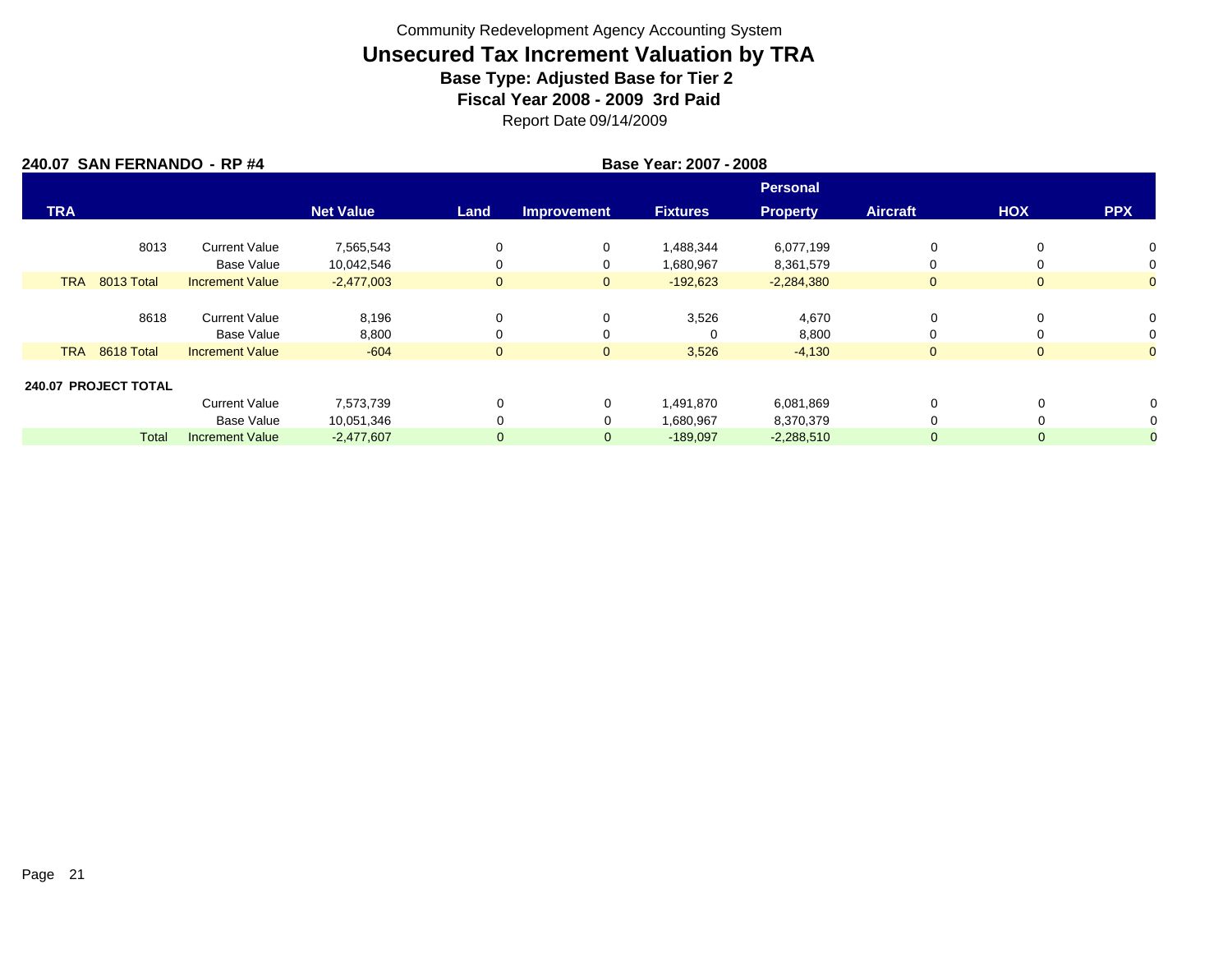|            |                             | 252.03 SANTA MONICA - EQUAKE RECOVERY |                  |              |                    | Base Year: 2006 - 2007 |                 |                 |                |             |
|------------|-----------------------------|---------------------------------------|------------------|--------------|--------------------|------------------------|-----------------|-----------------|----------------|-------------|
|            |                             |                                       |                  |              |                    |                        | Personal        |                 |                |             |
| <b>TRA</b> |                             |                                       | <b>Net Value</b> | Land         | <b>Improvement</b> | <b>Fixtures</b>        | <b>Property</b> | <b>Aircraft</b> | <b>HOX</b>     | <b>PPX</b>  |
|            | 8004                        | <b>Current Value</b>                  | 466,885,037      | 0            | 0                  | 188,134,451            | 445,844,086     | 0               | $\Omega$       | 167,093,500 |
|            |                             | Base Value                            | 382,928,740      | 0            | 0                  | 133,630,775            | 385,120,965     | 0               |                | 135,823,000 |
| <b>TRA</b> | 8004 Total                  | <b>Increment Value</b>                | 83,956,297       | $\mathbf{0}$ | $\mathbf{0}$       | 54,503,676             | 60,723,121      | $\mathbf{0}$    | $\mathbf{0}$   | 31,270,500  |
|            |                             |                                       |                  |              |                    |                        |                 |                 |                |             |
|            | 8603                        | <b>Current Value</b>                  | 111,312,357      | $\Omega$     | 0                  | 43,645,906             | 67,666,451      | 0               |                | $\Omega$    |
|            |                             | Base Value                            | 89,998,837       | 0            | 0                  | 34,302,511             | 55,874,626      | 0               |                | 178,300     |
| <b>TRA</b> | 8603 Total                  | <b>Increment Value</b>                | 21,313,520       | $\mathbf{0}$ | $\mathbf{0}$       | 9,343,395              | 11,791,825      | $\mathbf{0}$    | $\overline{0}$ | $-178,300$  |
|            |                             |                                       |                  |              |                    |                        |                 |                 |                |             |
|            | <b>252.03 PROJECT TOTAL</b> |                                       |                  |              |                    |                        |                 |                 |                |             |
|            |                             | <b>Current Value</b>                  | 578,197,394      | $\Omega$     | 0                  | 231,780,357            | 513,510,537     | $\Omega$        | 0              | 167,093,500 |
|            |                             | Base Value                            | 472,927,577      | $\Omega$     | 0                  | 167,933,286            | 440,995,591     | 0               | 0              | 136,001,300 |
|            | <b>Total</b>                | <b>Increment Value</b>                | 105,269,817      | $\mathbf 0$  | $\mathbf{0}$       | 63,847,071             | 72,514,946      | $\mathbf{0}$    | 0              | 31,092,200  |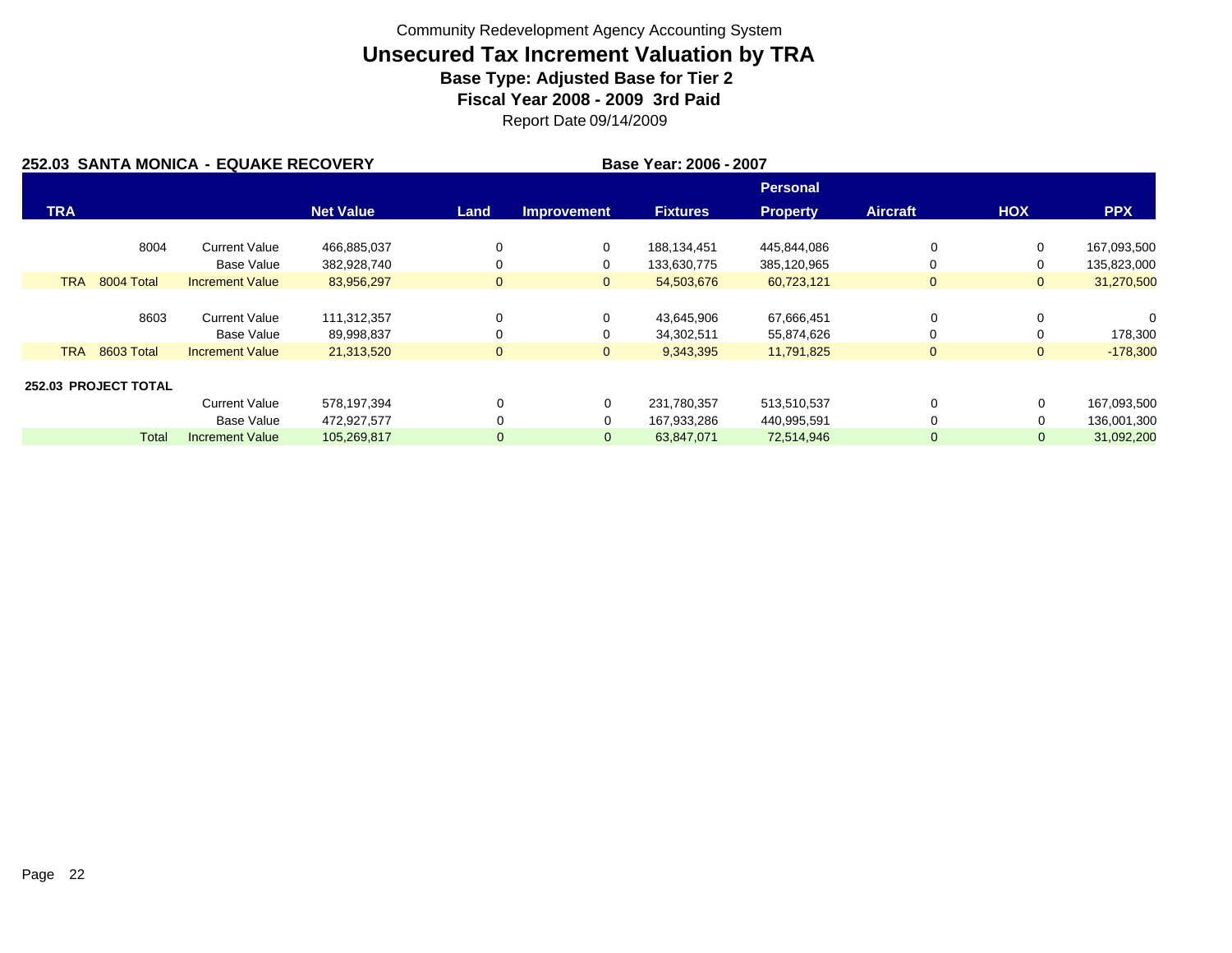|            |                      | 264.04 SOUTH GATE - RP #1, 8TH AMENDMENT |                  |              |                    |                 |                 |                 |              |                |
|------------|----------------------|------------------------------------------|------------------|--------------|--------------------|-----------------|-----------------|-----------------|--------------|----------------|
|            |                      |                                          |                  |              |                    |                 | <b>Personal</b> |                 |              |                |
| <b>TRA</b> |                      |                                          | <b>Net Value</b> | Land         | <b>Improvement</b> | <b>Fixtures</b> | <b>Property</b> | <b>Aircraft</b> | <b>HOX</b>   | <b>PPX</b>     |
|            | 1307                 | <b>Current Value</b>                     | 8,195,399        | 0            | 0                  | 3,597,151       | 4,598,248       | 0               | $\Omega$     | 0              |
|            |                      | Base Value                               | 7,013,932        | 0            | 0                  | 3,255,584       | 3,758,348       |                 |              | 0              |
| <b>TRA</b> | 1307 Total           | <b>Increment Value</b>                   | 1,181,467        | $\mathbf{0}$ | $\overline{0}$     | 341.567         | 839,900         | $\Omega$        | $\mathbf{0}$ | $\overline{0}$ |
|            | 264.04 PROJECT TOTAL |                                          |                  |              |                    |                 |                 |                 |              |                |
|            |                      | <b>Current Value</b>                     | 8,195,399        | 0            | 0                  | 3,597,151       | 4,598,248       | 0               |              | $\Omega$       |
|            |                      | Base Value                               | 7,013,932        | 0            | 0                  | 3,255,584       | 3,758,348       | 0               |              |                |
|            | <b>Total</b>         | <b>Increment Value</b>                   | 1,181,467        | $\mathbf{0}$ | $\mathbf{0}$       | 341,567         | 839,900         | 0               | 0            |                |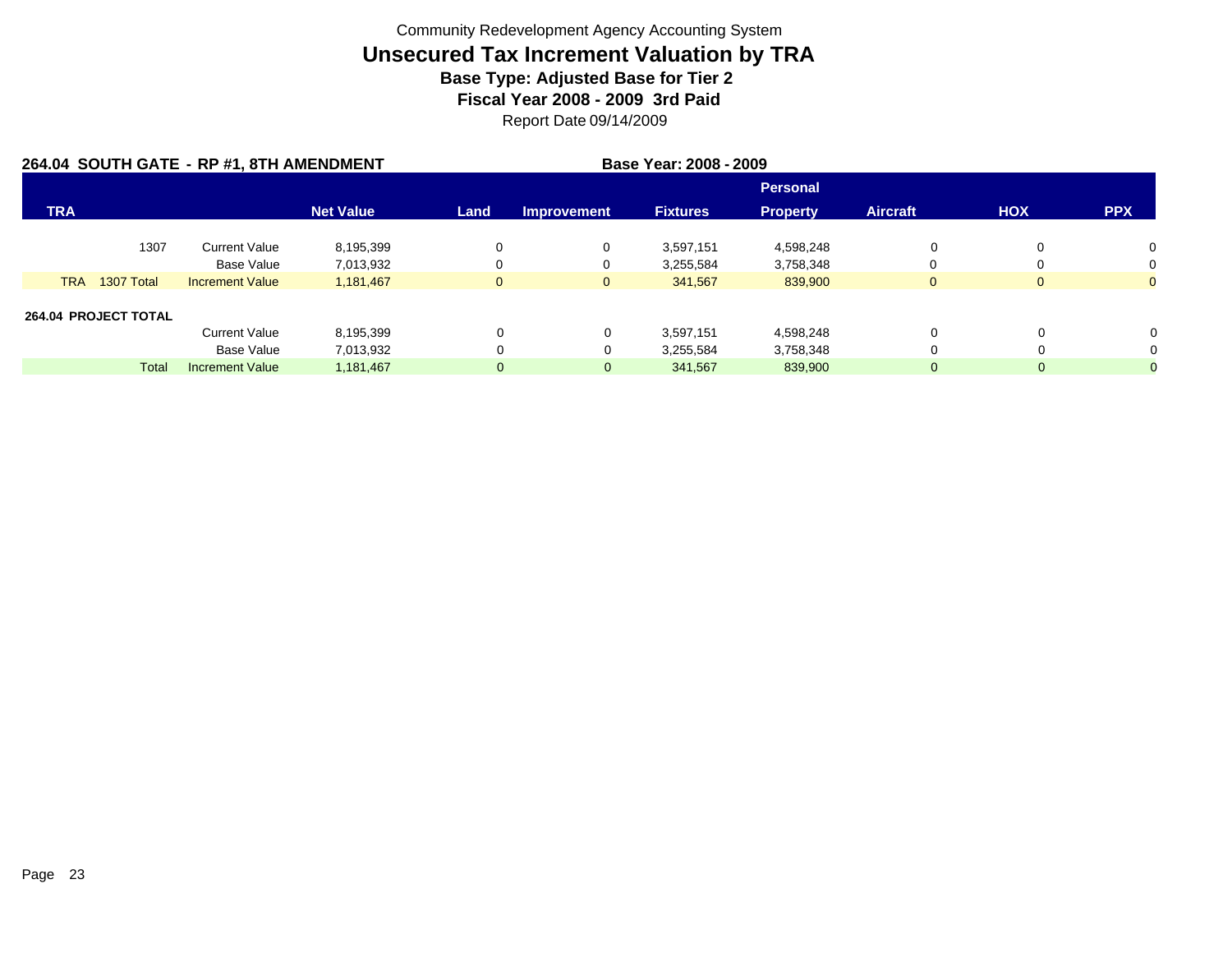|            |                      | 283.02 WEST HOLLYWOOD - EASTSIDE RP |                  | Base Year: 2008 - 2009 |                    |                 |                 |                 |              |              |
|------------|----------------------|-------------------------------------|------------------|------------------------|--------------------|-----------------|-----------------|-----------------|--------------|--------------|
|            |                      |                                     |                  |                        |                    |                 | <b>Personal</b> |                 |              |              |
| <b>TRA</b> |                      |                                     | <b>Net Value</b> | Land                   | <b>Improvement</b> | <b>Fixtures</b> | <b>Property</b> | <b>Aircraft</b> | <b>HOX</b>   | <b>PPX</b>   |
|            | 9970                 | <b>Current Value</b>                | 77.022.264       | 0                      | 0                  | 24.520.934      | 52,501,330      | 0               | 0            | 0            |
|            |                      | <b>Base Value</b>                   | 56,859,555       | 0                      | 0                  | 24,841,207      | 32,018,348      | $\Omega$        | 0            | 0            |
| <b>TRA</b> | 9970 Total           | <b>Increment Value</b>              | 20,162,709       | $\mathbf{0}$           | $\mathbf{0}$       | $-320,273$      | 20,482,982      | $\mathbf{0}$    | $\mathbf{0}$ | $\Omega$     |
|            | 283.02 PROJECT TOTAL |                                     |                  |                        |                    |                 |                 |                 |              |              |
|            |                      | <b>Current Value</b>                | 77,022,264       | 0                      | 0                  | 24,520,934      | 52,501,330      | 0               | 0            | 0            |
|            |                      | <b>Base Value</b>                   | 56,859,555       | 0                      | 0                  | 24.841.207      | 32,018,348      | 0               | 0            | 0            |
|            | <b>Total</b>         | <b>Increment Value</b>              | 20,162,709       | $\mathbf{0}$           | $\mathbf{0}$       | $-320,273$      | 20,482,982      | 0               | 0            | $\mathbf{0}$ |